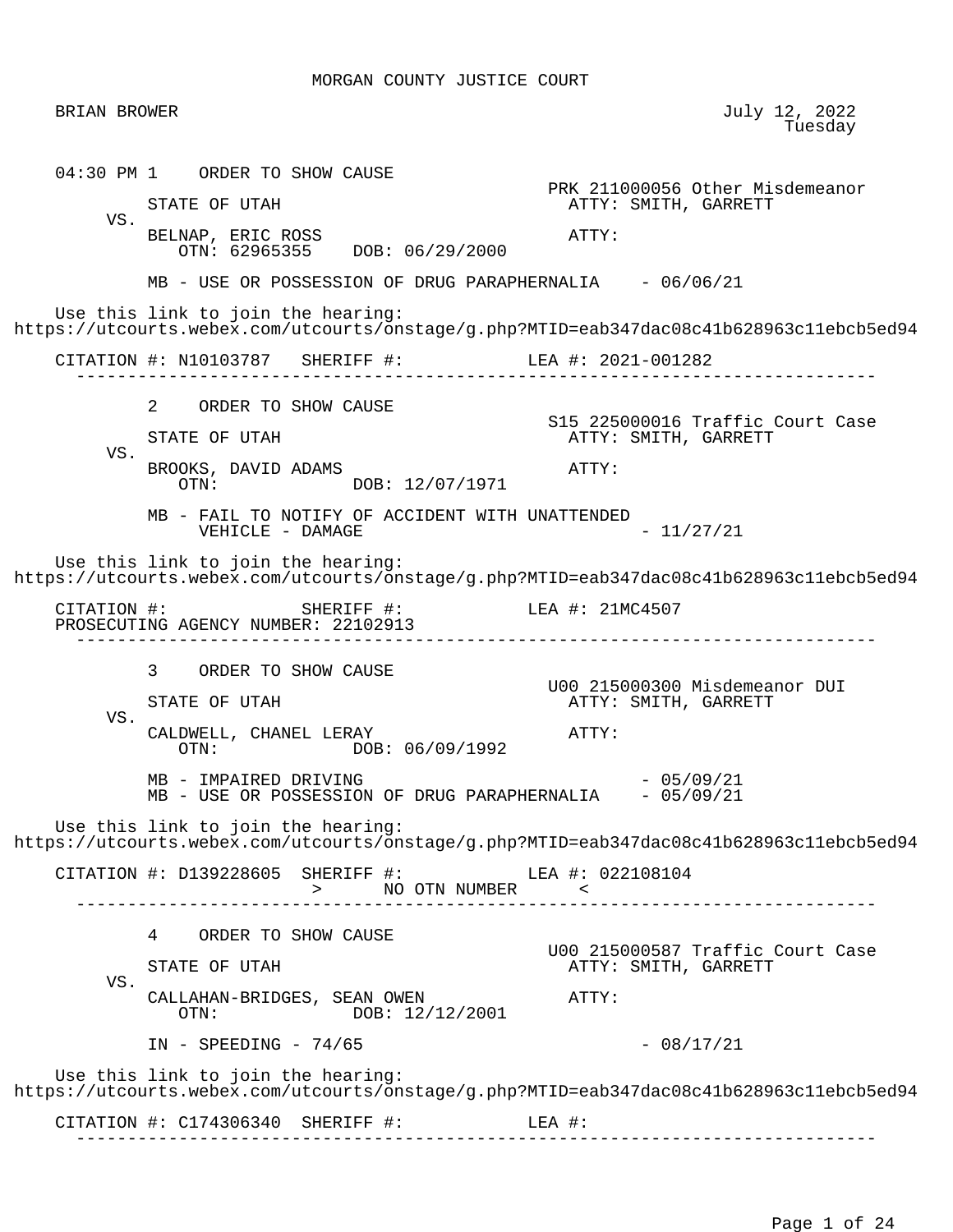| BRIAN BROWER |                                                                                                                                                                                                                 | July 12, 2022<br>Tuesday                                                                 |
|--------------|-----------------------------------------------------------------------------------------------------------------------------------------------------------------------------------------------------------------|------------------------------------------------------------------------------------------|
|              | 04:30 PM 5 BENCH WARRANT HEARING<br>STATE OF UTAH                                                                                                                                                               | S15 221000041 Other Misdemeanor<br>ATTY: SMITH, GARRETT                                  |
| VS.          | CRANDALL, DEMARKIS DEPREE<br>OTN: DOB: 12/13/1993                                                                                                                                                               | ATTY:                                                                                    |
|              | MB - POSSESSION OF CONTROLLED SUBSTANCE<br>MARIJUANA/SPICE                                                                                                                                                      | $-05/21/22$                                                                              |
|              | Use this link to join the hearing:                                                                                                                                                                              | https://utcourts.webex.com/utcourts/onstage/g.php?MTID=eab347dac08c41b628963c11ebcb5ed94 |
|              | CITATION #: M10658430 SHERIFF #: LEA #: 22MC2047<br>> NO OTN NUMBER <<br>> WARRANT ISSUED <<br>> FTA ISSUED <                                                                                                   |                                                                                          |
|              | 6 —<br>SENTENCING<br>STATE OF UTAH                                                                                                                                                                              | S15 215000759 Traffic Court Case<br>ATTY: SMITH, GARRETT                                 |
| VS.          | DUNN, JESSEY<br>DOB: 10/29/2003<br>OTN:                                                                                                                                                                         | ATTY:                                                                                    |
|              | IN - SPEEDING - TOO FAST FOR EXISTING<br>CONDITIONS<br>IN - NO DRIVER LICENSE IN POSSESSION DRIVING A<br>MOTOR VEHICLE                                                                                          | $-12/09/21$<br>$-12/09/21$                                                               |
|              | Use this link to join the hearing:                                                                                                                                                                              | https://utcourts.webex.com/utcourts/onstage/g.php?MTID=eab347dac08c41b628963c11ebcb5ed94 |
|              | CITATION #: $M10652003$ SHERIFF #: LEA #: $21MC4628$                                                                                                                                                            |                                                                                          |
| VS.          | 7<br>ARRAIGNMENT<br>STATE OF UTAH<br>HAWKINS-TIWARI, BRITNEY JO<br>DOB: 07/28/1981<br>OTN:                                                                                                                      | S15 221000057 Other Misdemeanor<br>ATTY: SMITH, GARRETT<br>ATTY:                         |
|              | MB - POSSESSION OF CONTROLLED SUBSTANCE<br>MARIJUANA/SPICE<br>MB - USE OR POSSESSION OF DRUG PARAPHERNALIA<br>MC - DRIVE ON SUSPENDED OR REVOKE LICENSE<br>MC - OPEN CONTAINER/DRINKING ALCOHOL IN A<br>VEHICLE | $-06/19/22$<br>$-06/19/22$<br>$-06/19/22$<br>$-06/19/22$                                 |
|              | Use this link to join the hearing:                                                                                                                                                                              | https://utcourts.webex.com/utcourts/onstage/g.php?MTID=eab347dac08c41b628963c11ebcb5ed94 |
|              | CITATION #: M10658246<br>SHERIFF #: LEA #: 22MC2713                                                                                                                                                             |                                                                                          |
|              |                                                                                                                                                                                                                 |                                                                                          |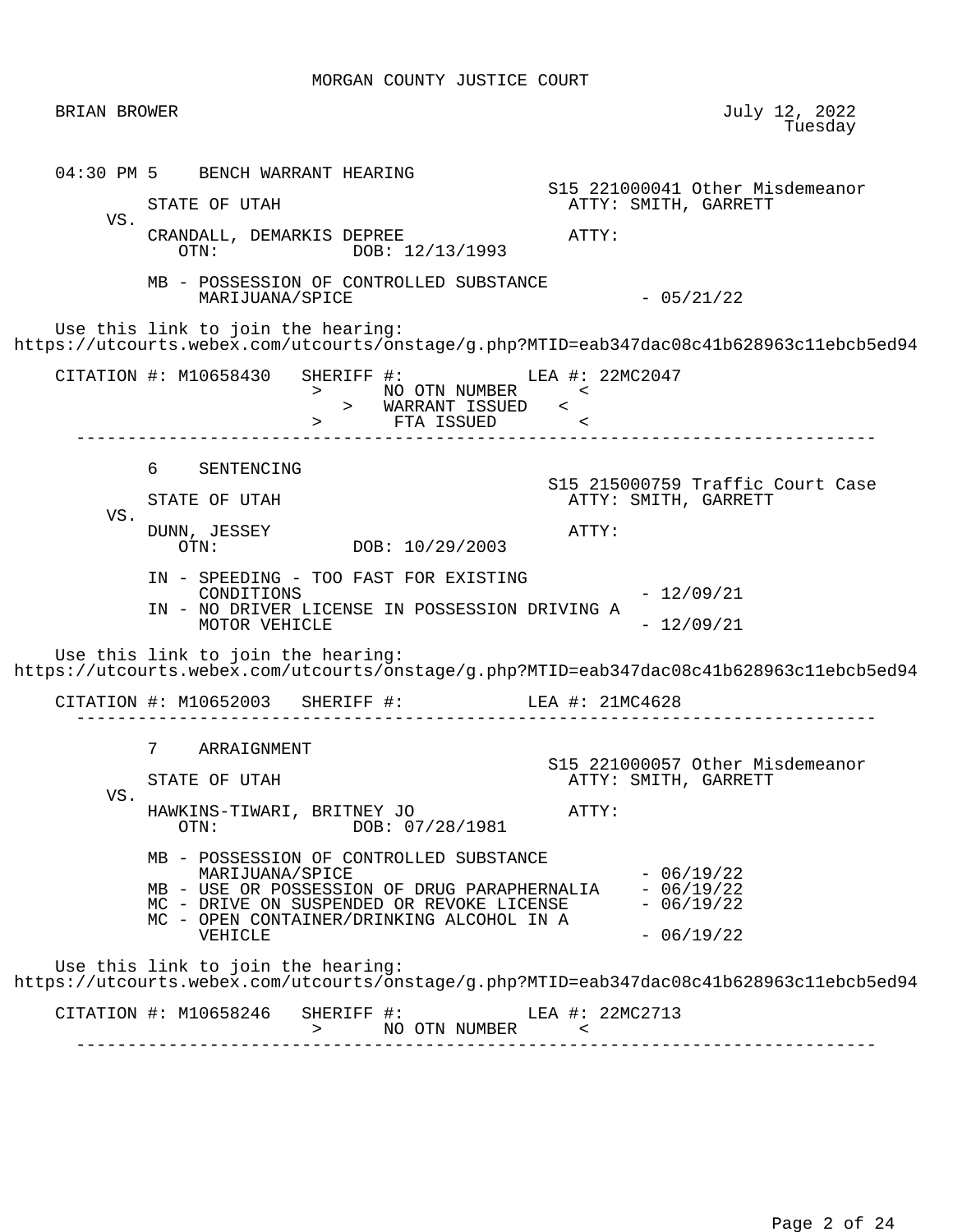| BRIAN BROWER |                                                                                                                                                                                                                                                                                                                                                       | July 12, 2022<br>Tuesday                                                                         |
|--------------|-------------------------------------------------------------------------------------------------------------------------------------------------------------------------------------------------------------------------------------------------------------------------------------------------------------------------------------------------------|--------------------------------------------------------------------------------------------------|
| VS.          | 04:30 PM 8 ARRAIGNMENT<br>STATE OF UTAH<br>HULSE, JASON LEE                                                                                                                                                                                                                                                                                           | S15 221000045 Other Misdemeanor<br>ATTY: SMITH, GARRETT<br>ATTY:                                 |
|              | DOB: 05/27/1975<br>OTN:<br>$MB$ - THEFT OF MOTOR VEHICLE FUEL $-06/12/22$<br>Use this link to join the hearing:<br>https://utcourts.webex.com/utcourts/onstage/g.php?MTID=eab347dac08c41b628963c11ebcb5ed94                                                                                                                                           |                                                                                                  |
|              | CITATION #: 10658457 SHERIFF #: LEA #: 22MC2569<br>> NO OTN NUMBER <                                                                                                                                                                                                                                                                                  |                                                                                                  |
| VS.          | 9 ARRAIGNMENT<br>STATE OF UTAH<br>HULSE, JASON LEE<br>DOB: 05/27/1975<br>OTN:                                                                                                                                                                                                                                                                         | S15 221000046 Other Misdemeanor<br>ATTY: SMITH, GARRETT<br>ATTY:                                 |
|              | $\begin{tabular}{lllll} MB & - USE OR POSSESSION OF DRUG PARAPHERNALIA & - 06/12/22 \\ MB & - MANUFACTURE/POSSESS BURGLARY TOOLS & - 06/12/22 \\ \end{tabular}$<br>Use this link to join the hearing:<br>https://utcourts.webex.com/utcourts/onstage/g.php?MTID=eab347dac08c41b628963c11ebcb5ed94<br>CITATION #: M10658458 SHERIFF #: LEA #: 22MC2569 |                                                                                                  |
| VS.          | 10 ARRAIGNMENT<br>STATE OF UTAH<br>HULSE, JASON LEE<br>OTN: DOB: 05/27/1975<br>MB - MANUFACTURE/POSSESS BURGLARY TOOLS - 06/18/22                                                                                                                                                                                                                     | ____________________________<br>S15 221000055 Other Misdemeanor<br>ATTY: SMITH, GARRETT<br>ATTY: |
|              | Use this link to join the hearing:<br>https://utcourts.webex.com/utcourts/onstage/g.php?MTID=eab347dac08c41b628963c11ebcb5ed94<br>CITATION #: M10658244 SHERIFF #: LEA #: 22MC2710                                                                                                                                                                    |                                                                                                  |
|              | >          NO  OTN  NUMBER                           <                                                                                                                                                                                                                                                                                                |                                                                                                  |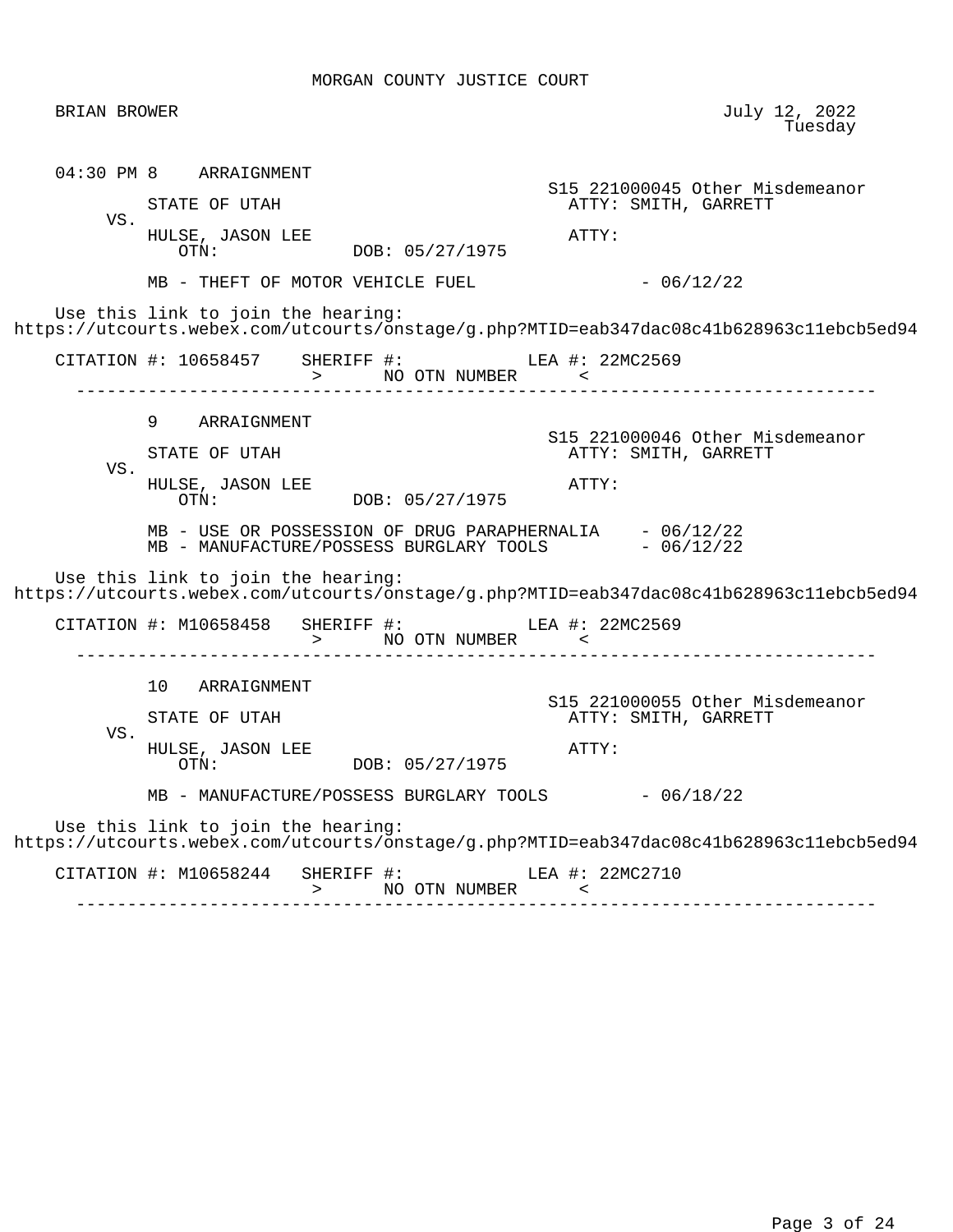BRIAN BROWER July 12, 2022 en de la construcción de la construcción de la construcción de la construcción de la construcción de la construcción de la construcción de la construcción de la construcción de la construcción de la construcción de la cons 04:30 PM 11 ARRAIGNMENT S15 221000047 Other Misdemeanor ATTY: SMITH, GARRETT VS. REDFORD, NIKKI NICHOLE<br>OTN: DOB: 12/29/1984<br>ATTY: DOB: 12/29/1984 MB - USE OR POSSESSION OF DRUG PARAPHERNALIA - 06/12/22<br>MB - MANUFACTURE/POSSESS BURGLARY TOOLS - 06/12/22 MB - MANUFACTURE/POSSESS BURGLARY TOOLS Use this link to join the hearing: https://utcourts.webex.com/utcourts/onstage/g.php?MTID=eab347dac08c41b628963c11ebcb5ed94 CITATION #: M10658459 SHERIFF #: LEA #: 22MC2569 > NO OTN NUMBER<br>------------------------- ------------------------------------------------------------------------------ 12 ARRAIGNMENT S15 221000056 Other Misdemeanor ATTY: SMITH, GARRETT VS. REDFORD, NIKKI NICHOLE **ATTY:** OTN: DOB: 12/29/1984 MB - POSSESSION OF CONTROLLED SUBSTANCE  $MARIJUANA/SPICE$   $- 06/18/22$ MB - USE OR POSSESSION OF DRUG PARAPHERNALIA - 06/18/22 Use this link to join the hearing: https://utcourts.webex.com/utcourts/onstage/g.php?MTID=eab347dac08c41b628963c11ebcb5ed94 CITATION #: M10658245 SHERIFF #: LEA #: 22MC2710 > NO OTN NUMBER < ------------------------------------------------------------------------------ 13 ARRAIGNMENT S15 221000044 Other Misdemeanor ATTY: SMITH, GARRETT VS. TENNANT, DALLAN CHARLES<br>
OTN: DOB: 03/29/1988<br>
OTN: DOB: 03/29/1988 MB - USE OR POSSESSION OF DRUG PARAPHERNALIA - 06/05/22 Use this link to join the hearing: https://utcourts.webex.com/utcourts/onstage/g.php?MTID=eab347dac08c41b628963c11ebcb5ed94 CITATION #: M10623013 SHERIFF #: LEA #: 22MC2395 > NO OTN NUMBER < ------------------------------------------------------------------------------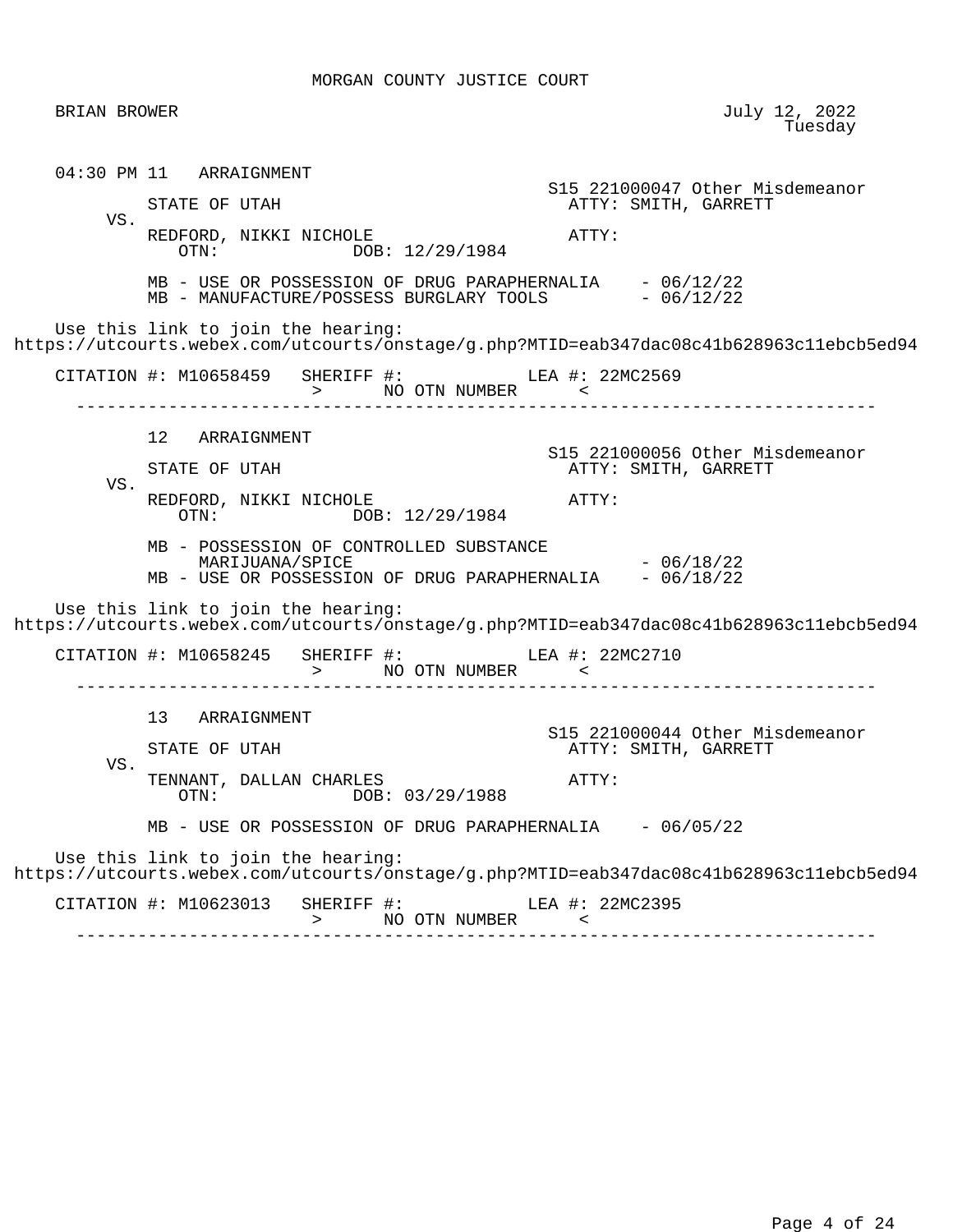| BRIAN BROWER |                                                                                                                                                                                                                                                | July 12, 2022<br>Tuesday                                                                                |
|--------------|------------------------------------------------------------------------------------------------------------------------------------------------------------------------------------------------------------------------------------------------|---------------------------------------------------------------------------------------------------------|
| VS.          | 04:30 PM 14 ARRAIGNMENT<br>STATE OF UTAH<br>VARNEY, JOHN ALLEN                                                                                                                                                                                 | S15 225000537 Traffic Court Case<br>ATTY: SMITH, GARRETT<br>ATTY:                                       |
|              | OTN: DOB: 01/04/1966<br>IN - NO PROOF OF INSURANCE<br>Use this link to join the hearing:                                                                                                                                                       | $-06/18/22$<br>https://utcourts.webex.com/utcourts/onstage/g.php?MTID=eab347dac08c41b628963c11ebcb5ed94 |
|              |                                                                                                                                                                                                                                                |                                                                                                         |
| VS.          | 15 ARRAIGNMENT<br>STATE OF UTAH<br>WEBB, JASON MICHAEL<br>OTN: $DOB: 05/23/1984$<br>$MC$ - IMPROPER REGISTRATION/PLATE $-06/19/22$<br>IN - NO VALID LICENSE - NEVER OBTAINED LICENSE - 06/19/22<br>IN - FAILURE TO REGISTER OR EXPIRED VEHICLE | S15 225000540 Traffic Court Case<br>ATTY: SMITH, GARRETT<br>ATTY:                                       |
|              | REGISTRATION<br>Use this link to join the hearing:<br>CITATION #: M10658472 SHERIFF #: LEA #: 22MC2728                                                                                                                                         | $-06/19/22$<br>https://utcourts.webex.com/utcourts/onstage/g.php?MTID=eab347dac08c41b628963c11ebcb5ed94 |
| VS.          | > NO OTN NUMBER <<br>16 ARRAIGNMENT<br>STATE OF UTAH<br>WINN, CHRISTINE                                                                                                                                                                        | S15 225000539 Traffic Court Case<br>ATTY: SMITH, GARRETT<br>ATTY:                                       |
|              | DOB: 06/08/1955<br>OTN:<br>MC - DRIVING ON DENIED                                                                                                                                                                                              | $-06/19/22$                                                                                             |
|              | Use this link to join the hearing:                                                                                                                                                                                                             | https://utcourts.webex.com/utcourts/onstage/g.php?MTID=eab347dac08c41b628963c11ebcb5ed94                |
|              | CITATION #: M10658471 SHERIFF #:                                                                                                                                                                                                               | LEA #: 22MC2725                                                                                         |
|              |                                                                                                                                                                                                                                                |                                                                                                         |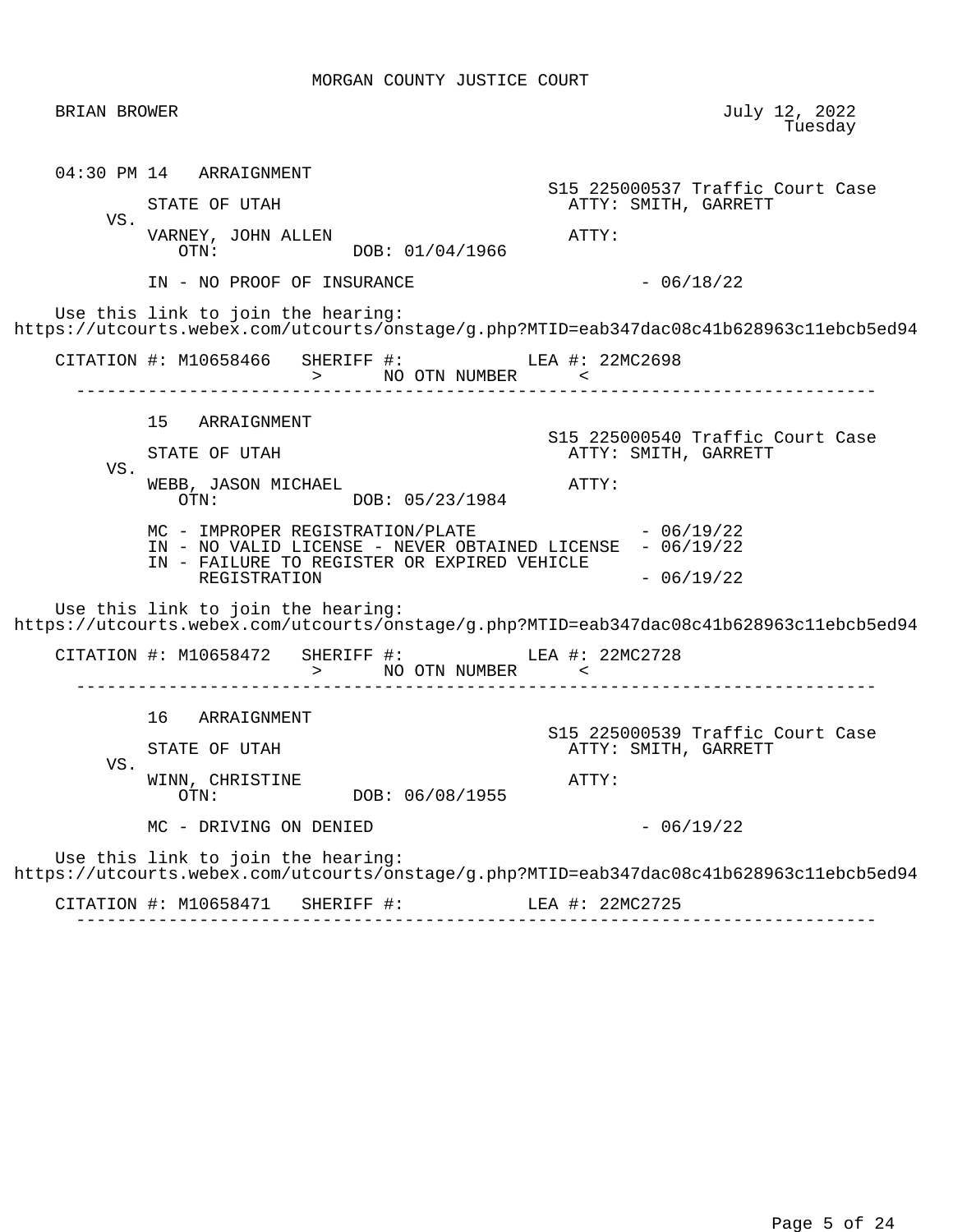BRIAN BROWER July 12, 2022 en de la construcción de la construcción de la construcción de la construcción de la construcción de la construcción de la construcción de la construcción de la construcción de la construcción de la construcción de la cons 04:30 PM 17 BENCH WARRANT HEARING S15 225000370 Traffic Court Case ATTY: SMITH, GARRETT VS. WOODS, WESLEY ROSS<br>
OTN: DOB: 09/01/1982<br>
OTN: DOB: 09/01/1982 MC - DRIVE ON SUSPENDED OR REVOKE LICENSE  $-05/08/22$  MC - OPERATE VEH W/O LICENSE OR REGIST (SUSPENDED OR REVOKED) - 05/08/22 Use this link to join the hearing: https://utcourts.webex.com/utcourts/onstage/g.php?MTID=eab347dac08c41b628963c11ebcb5ed94 CITATION #: M10658416 SHERIFF #: LEA #: 22MC1856 > NO OTN NUMBER > WARRANT ISSUED < > FTA ISSUED < ------------------------------------------------------------------------------ 04:45 PM 18 ORDER TO SHOW CAUSE S15 215000752 Traffic Court Case ATTY: SMITH, GARRETT VS. DANIEL, COURTNEY RENEE<br>
OTN: DOB:  $10/23/2002$ <br>
ATTY: DOB: 10/23/2002  $IN - DRIVE ON WRONG SIDE OF ROADWAY -  $12/05/21$$  Use this link to join the hearing: https://utcourts.webex.com/utcourts/onstage/g.php?MTID=eab347dac08c41b628963c11ebcb5ed94 CITATION #: M10655813 SHERIFF #: LEA #: 21MC4587 ------------------------------------------------------------------------------ 19 ORDER TO SHOW CAUSE S15 211000064 Other Misdemeanor STATE OF UTAH ATTY: SMITH, GARRETT VS. ELKINS, NATALIE LOVE **ATTY:** AKA LOVE, NATALIE DOB: 02/14/1979 MC - DISORDERLY CONDUCT AFTER REQUEST TO STOP - 06/12/21 Use this link to join the hearing: https://utcourts.webex.com/utcourts/onstage/g.php?MTID=eab347dac08c41b628963c11ebcb5ed94 CITATION #: M10619223 SHERIFF #: LEA #: 21MC2217 > NO OTN NUMBER < ------------------------------------------------------------------------------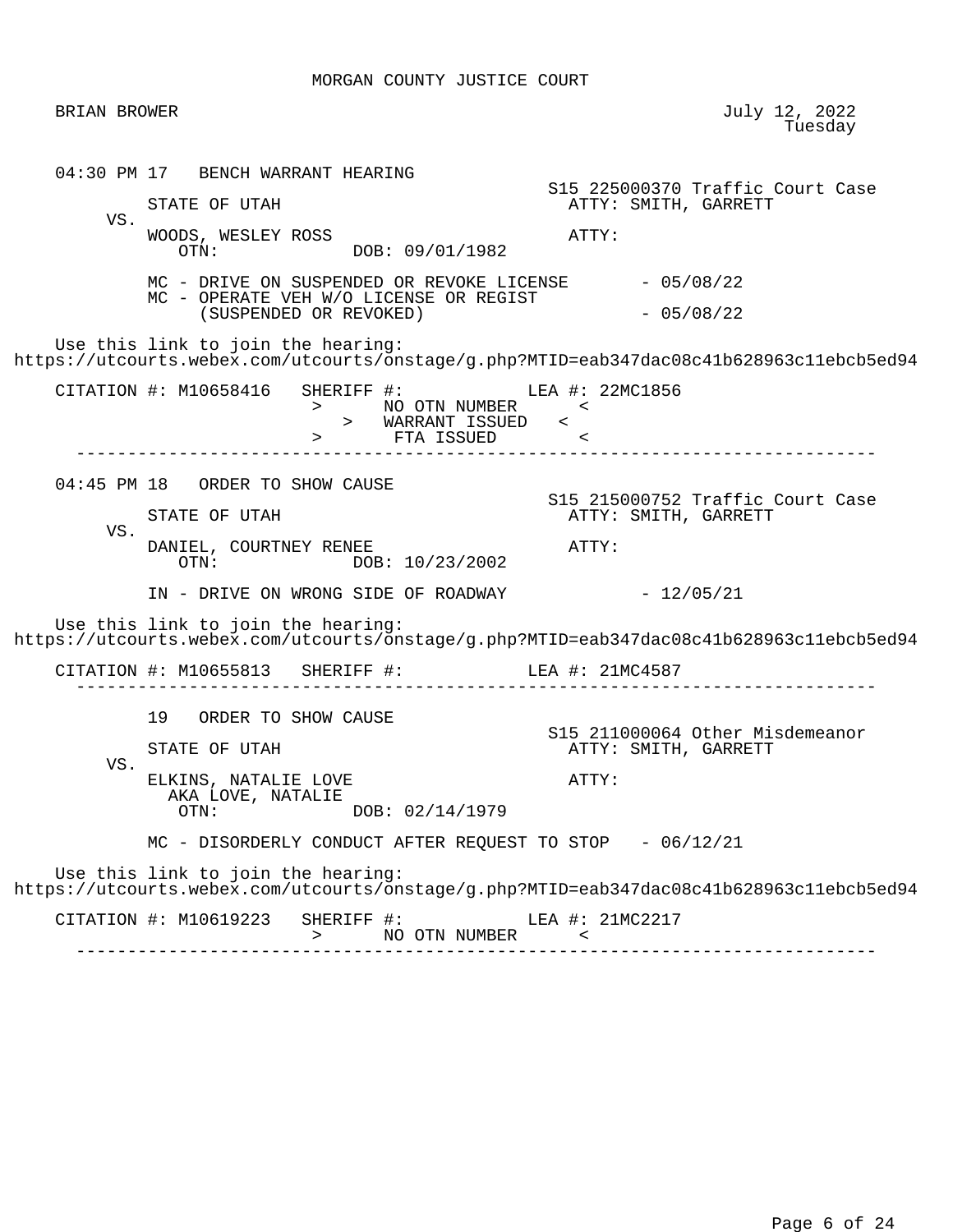BRIAN BROWER July 12, 2022 en de la construcción de la construcción de la construcción de la construcción de la construcción de la construcción de la construcción de la construcción de la construcción de la construcción de la construcción de la cons 04:45 PM 20 ARRAIGNMENT S15 225000544 Traffic Court Case ATTY: SMITH, GARRETT VS. FERREIRA, JOYCE MARY **ATTY:**<br>OTN: DOB: 07/25/1987 DOB: 07/25/1987  $MC - DRIVING ON DENIED - 06/20/22$  IN - FAILURE TO REGISTER OR EXPIRED VEHICLE REGISTRATION  $-06/20/22$  Use this link to join the hearing: https://utcourts.webex.com/utcourts/onstage/g.php?MTID=eab347dac08c41b628963c11ebcb5ed94 CITATION #: M10623038 SHERIFF #: LEA #: 22MC2738 > NO OTN NUMBER < ------------------------------------------------------------------------------ 21 ORDER TO SHOW CAUSE S15 205000559 Traffic Court Case STATE OF UTAH VS. LLOYD, RIKISHAREEN **ATTY:**<br>OTN: DOB: 07/18/1994 DOB: 07/18/1994 MC - DRIVE ON SUSPENDED OR REVOKE LICENSE  $-07/25/20$  Use this link to join the hearing: https://utcourts.webex.com/utcourts/onstage/g.php?MTID=eab347dac08c41b628963c11ebcb5ed94 CITATION #: M10609769 SHERIFF #: LEA #: 20MC3722 ------------------------------------------------------------------------------ 22 ORDER TO SHOW CAUSE PRK 205000532 Misdemeanor DUI<br>
PRK 205000532 Misdemeanor DUI<br>
ATTY: SMITH, GARRETT ATTY: SMITH, GARRETT VS. MIRANDA, OTONIEL CRUZ<br>
OTN: DOB: 03/20/1993<br>
OTN: DOB: 03/20/1993 MB - IMPAIRED DRIVING  $-$  07/18/20 Use this link to join the hearing: https://utcourts.webex.com/utcourts/onstage/g.php?MTID=eab347dac08c41b628963c11ebcb5ed94 CITATION #: D136927019 SHERIFF #: LEA #: 2020-002097 > NO OTN NUMBER < ------------------------------------------------------------------------------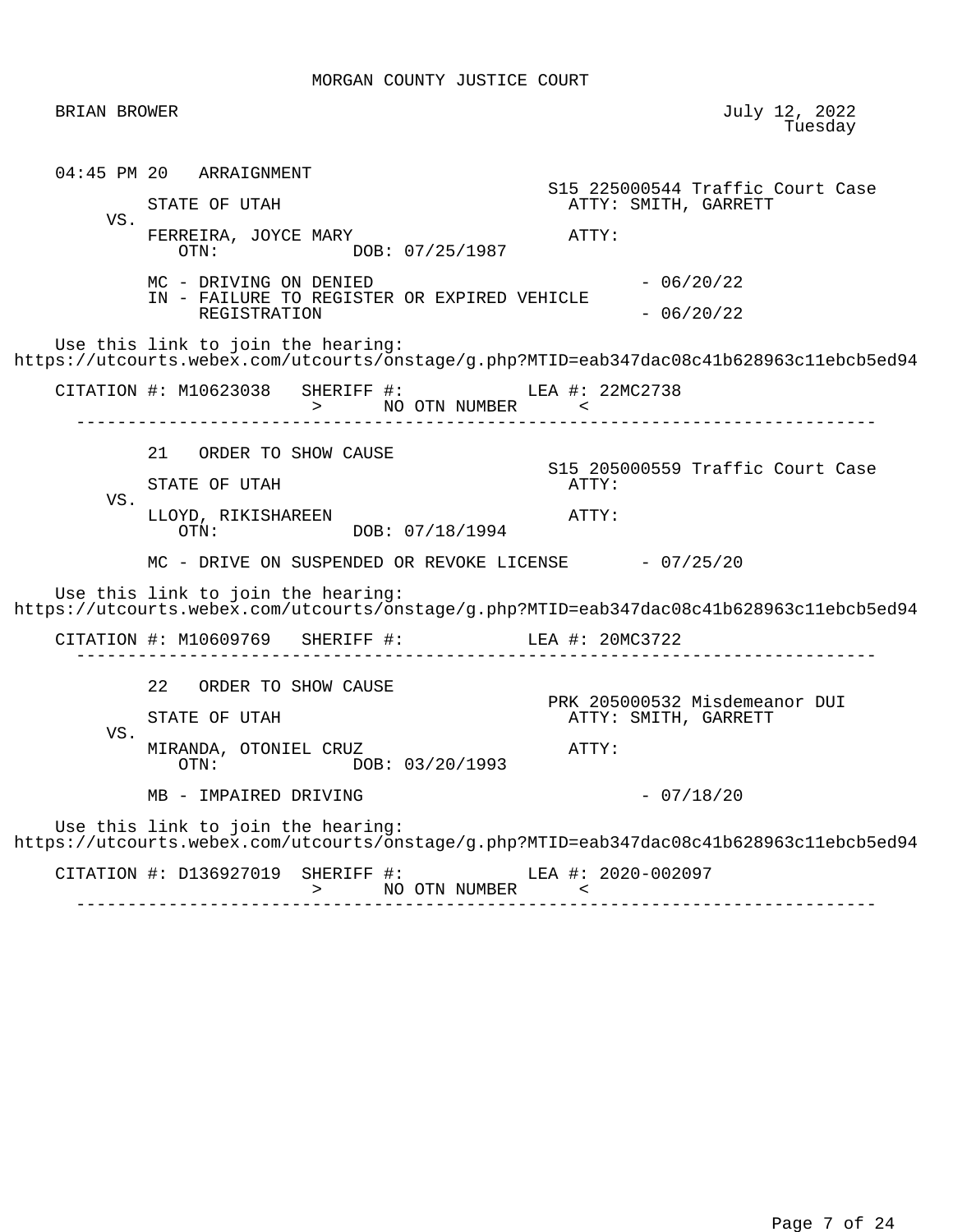| BRIAN BROWER |                                                                                                                                                                                                                                                       | July 12, 2022<br>Tuesday                                                                                                                                                                      |
|--------------|-------------------------------------------------------------------------------------------------------------------------------------------------------------------------------------------------------------------------------------------------------|-----------------------------------------------------------------------------------------------------------------------------------------------------------------------------------------------|
| VS.          | 04:45 PM 23 ARRAIGNMENT<br>STATE OF UTAH<br>SMITH, PAMELA LORRAINE<br>DOB: 06/02/1981<br>OTN:                                                                                                                                                         | S15 225000512 Traffic Court Case<br>ATTY: SMITH, GARRETT<br>ATTY:                                                                                                                             |
|              | MC - NO INSURANCE 2ND OR SUBSEQUENT OFFENSE<br>WITHIN 3 YRS OF PRIOR<br>IN - EXPIRED - IMPROPER OR NO CURRENT<br>REGISTRATION<br>Use this link to join the hearing:                                                                                   | $-06/16/22$<br>$-06/16/22$<br>https://utcourts.webex.com/utcourts/onstage/g.php?MTID=eab347dac08c41b628963c11ebcb5ed94                                                                        |
|              | CITATION #: M10623032 SHERIFF #: LEA #: 22MC2632                                                                                                                                                                                                      |                                                                                                                                                                                               |
| VS.          | 05:00 PM 24 ORDER TO SHOW CAUSE<br>STATE OF UTAH<br>HOLLEY, SKYLAR STEPHEN<br>OTN: DOB: 05/12/1987<br>MC - OPEN CONTAINER/DRINKING ALCOHOL IN A<br>VEHICLE<br>Use this link to join the hearing:<br>CITATION #: M10656137 SHERIFF #: $LEA$ #: 22MC477 | S15 225000107 Traffic Court Case<br>ATTY: SMITH, GARRETT<br>ATTY: LARSEN, BENJAMIN<br>$-02/12/22$<br>https://utcourts.webex.com/utcourts/onstage/g.php?MTID=eab347dac08c41b628963c11ebcb5ed94 |
| VS.          | 25<br>ORDER TO SHOW CAUSE<br>STATE OF UTAH<br>WHITESELL, MEGAN JAMES<br>OTN:<br>DOB: 10/18/1998<br>MB - IMPAIRED DRIVING                                                                                                                              | U00 215000494 Misdemeanor DUI<br>ATTY: SMITH, GARRETT<br>ATTY:<br>$-07/11/21$                                                                                                                 |
|              | Use this link to join the hearing:<br>CITATION #: D139228654<br>SHERIFF #:<br>NO OTN NUMBER<br>$\geq$                                                                                                                                                 | https://utcourts.webex.com/utcourts/onstage/g.php?MTID=eab347dac08c41b628963c11ebcb5ed94<br>LEA #: 022113072<br>$\,<\,$                                                                       |
|              |                                                                                                                                                                                                                                                       |                                                                                                                                                                                               |

------------------------------------------------------------------------------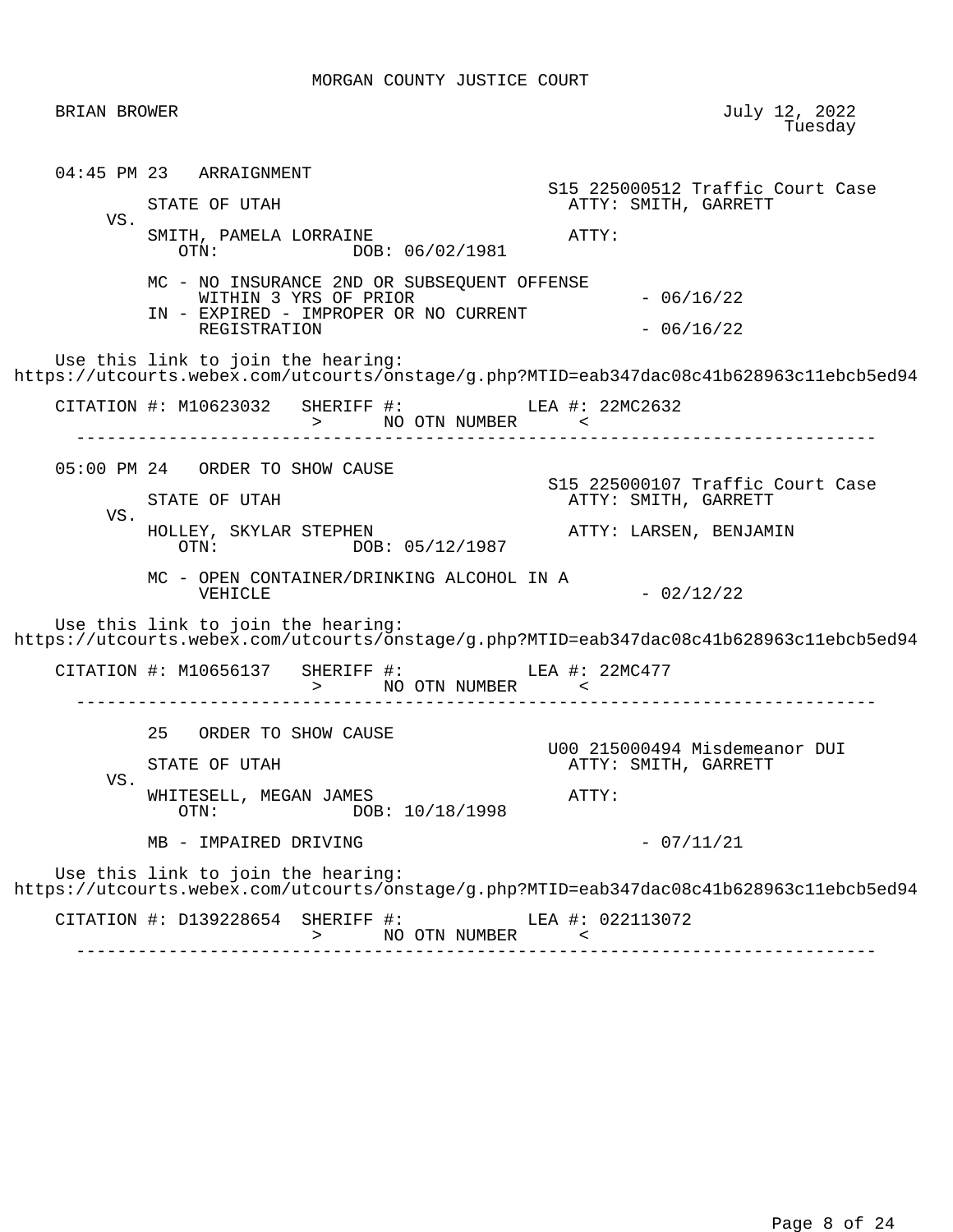| BRIAN BROWER          |                                                                                                          | July 15, 2022<br>Friday                   |
|-----------------------|----------------------------------------------------------------------------------------------------------|-------------------------------------------|
|                       | $09:00$ AM $1$ TRIAL-JURY<br>STATE OF UTAH                                                               | S15 205000569 Traffic Court Case<br>ATTY: |
| VS.                   | WILLMON, DAVID SUNDANCE<br>DOB: 06/22/1978<br>OTN:                                                       | ATTY: ANDERSON, CARL                      |
|                       | MB - DRIVE ON SUSP / REVOKED / DENIED W/ PRIOR<br>CONVICTION<br>MC - OPERATING VEHICLE WITHOUT INSURANCE | $-07/26/20$<br>$-07/26/20$                |
| CITATION #: M10611260 | SHERIFF  #:<br>NO OTN NUMBER<br>⋗<br>FTA ISSUED<br>$\geq$                                                | LEA #: 20MC3750<br>$\,<\,$<br>$\,<\,$     |
|                       |                                                                                                          |                                           |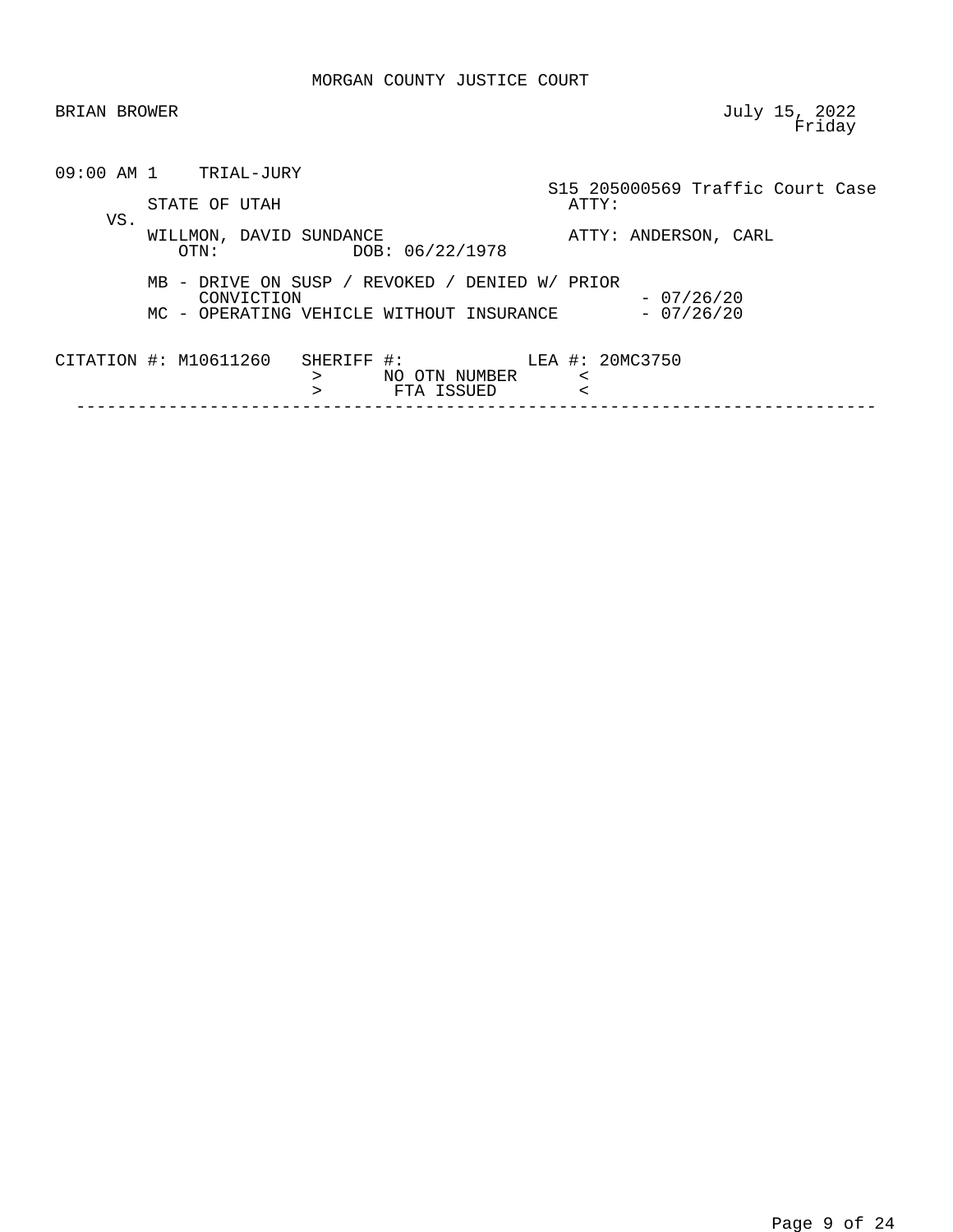| <b>BRIAN BROWER</b> |                                                                                                    | July 19, 2022<br>Tuesday                                          |
|---------------------|----------------------------------------------------------------------------------------------------|-------------------------------------------------------------------|
|                     | 04:30 PM 1 ARRAIGNMENT<br>STATE OF UTAH                                                            | S15 225000494 Traffic Court Case<br>ATTY: SMITH, GARRETT          |
| VS.                 | CARPENTER, JOHN EVERINGTON<br>DOB: 06/29/1974<br>OTN:                                              | ATTY: SALCIDO, SPENCER<br>SALCIDO, CHRISTOPHER                    |
|                     | MB - RECKLESS DRIVING                                                                              | $-06/12/22$                                                       |
|                     | CITATION #: M10658456 SHERIFF #: LEA #: 22MC2561                                                   |                                                                   |
| VS.                 | 2 ORDER TO SHOW CAUSE<br>STATE OF UTAH                                                             | S15 215000445 Traffic Court Case<br>ATTY: SMITH, GARRETT          |
|                     | CROOKSTON, EMILIA MARIE<br>OTN: DOB: 12/09/2004<br>$IN - SPEEDING - 50/40$                         | ATTY:<br>$-07/01/21$                                              |
|                     | CITATION #: N10085126 SHERIFF #: LEA #: 21MC2521<br>> DEFENDANT WAS A MINOR AT TIME OF VIOLATION < |                                                                   |
| VS.                 | 3 ORDER TO SHOW CAUSE<br>STATE OF UTAH<br>CUTRUBUS, ANASTACIA CATHERINE                            | U00 215000477 Traffic Court Case<br>ATTY: SMITH, GARRETT<br>ATTY: |
|                     | OTN: DOB: 10/02/2001<br>$IN - SPEEDING - 60/55$                                                    | $-07/11/21$                                                       |
|                     | CITATION #: $C174502112$ SHERIFF #: LEA #:<br>---------------------                                | . _ _ _ _ _ _ _ _ _ _ _ _ _ _                                     |
| VS.                 | 4 ORDER TO SHOW CAUSE<br>STATE OF UTAH                                                             | S15 175000393 Misdemeanor DUI<br>ATTY: SMITH, GARRETT             |
|                     | LELAND, ROBERT ALAN<br>AKA BERT<br>OTN:<br>DOB: 08/09/1979                                         | ATTY:                                                             |
|                     | MB - DRIVING UNDER THE INFLUENCE OF<br>ALCOHOL/DRUGS                                               | $-04/15/17$                                                       |
|                     | CITATION #: D13034401 SHERIFF #: LEA #: 17MC1569<br>NO OTN NUMBER <<br>$\geq$                      |                                                                   |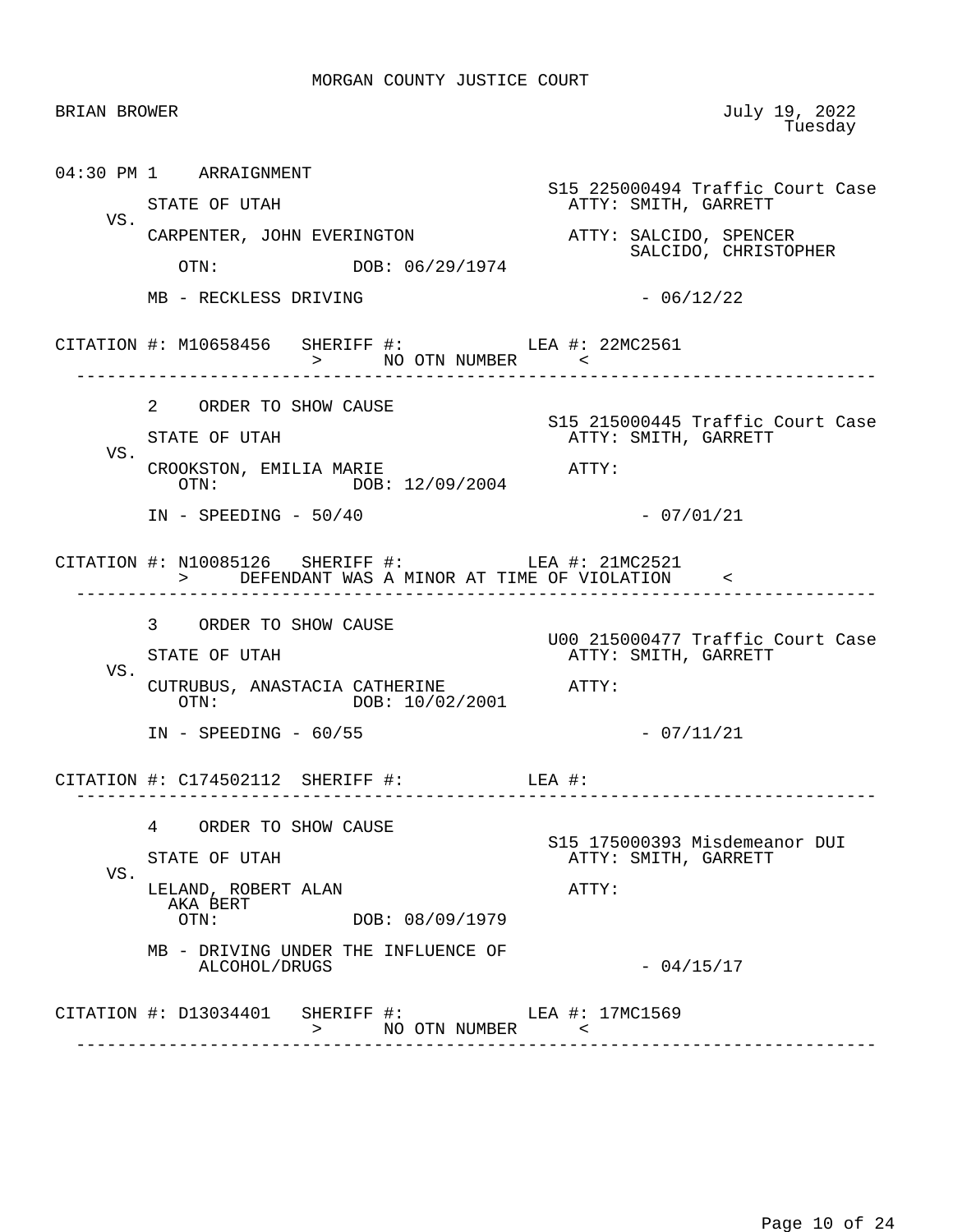| BRIAN BROWER |                                                                                                                                                                                                  | July 19, 2022<br>Tuesday                                 |
|--------------|--------------------------------------------------------------------------------------------------------------------------------------------------------------------------------------------------|----------------------------------------------------------|
|              | 04:30 PM 5 ORDER TO SHOW CAUSE                                                                                                                                                                   | S15 205000798 Traffic Court Case                         |
| VS.          | STATE OF UTAH                                                                                                                                                                                    | ATTY:                                                    |
|              | OTN: DOB: 09/28/1991                                                                                                                                                                             |                                                          |
|              | MC - OPERATING VEHICLE WITHOUT INSURANCE - 09/27/20                                                                                                                                              |                                                          |
|              | CITATION #: M10615770 SHERIFF #: LEA #: 20MC4872<br>> NO OTN NUMBER <                                                                                                                            |                                                          |
|              | 6 ARRAIGNMENT                                                                                                                                                                                    |                                                          |
| VS.          | STATE OF UTAH                                                                                                                                                                                    | S15 221000050 Other Misdemeanor<br>ATTY: SMITH, GARRETT  |
|              | PALOMARES, VINCENT<br>OTN: $DOB: 11/11/1997$                                                                                                                                                     | ATTY:                                                    |
|              | MB - USE OR POSSESSION OF DRUG PARAPHERNALIA - 06/17/22<br>$IN - SPEEDING - 71/55$<br>IN - DRIVING WITHOUT REGISTRATION - 06/17/22<br>IN - FAILED TO REGISTER OR EXPIRED REGISTRATION - 06/17/22 | $-06/17/22$                                              |
|              | CITATION #: M10658242 SHERIFF #: $\qquad \qquad$ LEA #: 22MC2679<br>>             NO    OTN    NUMBER                             <<br>_________________________________                         |                                                          |
|              | 7 ARRAIGNMENT<br>STATE OF UTAH                                                                                                                                                                   | S15 225000470 Traffic Court Case<br>ATTY: SMITH, GARRETT |
| VS.          | STEVENSON, RYAN JOHN<br>OTN: DOB: 09/21/1974                                                                                                                                                     | ATTY:                                                    |
|              | MC - DRIVE ON SUSPENDED OR REVOKE LICENSE - 06/06/22                                                                                                                                             |                                                          |
|              | CITATION #: M10652933 SHERIFF #:                                                                                                                                                                 | LEA #: 22MC2426                                          |
|              | 8 ARRAIGNMENT                                                                                                                                                                                    | S15 221000051 Other Misdemeanor                          |
| VS.          | STATE OF UTAH                                                                                                                                                                                    | ATTY: SMITH, GARRETT                                     |
|              | STIDHAM, QUENTIN KACEE<br>DOB: 09/02/1999<br>OTN:                                                                                                                                                | ATTY:                                                    |
|              | MB - POSSESSION OF CONTROLLED SUBSTANCE<br>MARIJUANA/SPICE                                                                                                                                       | $-06/17/22$                                              |
|              | CITATION #: M10658243 SHERIFF #: LEA #: 22MC2679<br>NO OTN NUMBER <<br>$\geq$                                                                                                                    |                                                          |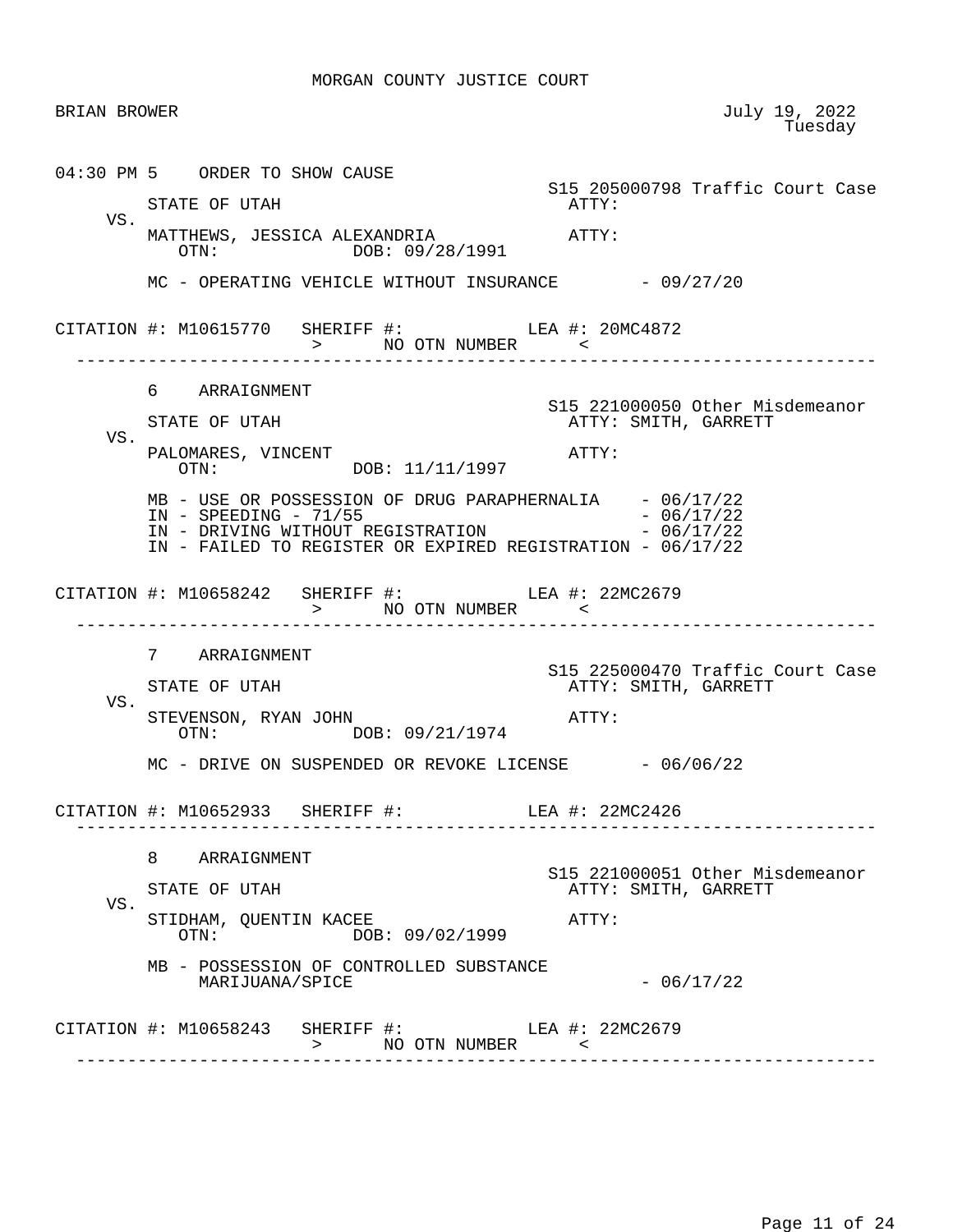| <b>BRIAN BROWER</b> |                                                                                               | July 19, 2022<br>Tuesday                                 |
|---------------------|-----------------------------------------------------------------------------------------------|----------------------------------------------------------|
|                     | 04:30 PM 9 ARRAIGNMENT                                                                        | S15 225000474 Traffic Court Case                         |
|                     | STATE OF UTAH                                                                                 | ATTY: SMITH, GARRETT                                     |
| VS.                 | THOMSEN, TIFFANIE MARIE<br>OTN: DOB: 02/18/2003                                               | ATTY:                                                    |
|                     | IN - NO PROOF OF INSURANCE                                                                    | $-06/08/22$                                              |
|                     | CITATION #: M10652937 SHERIFF #: LEA #: 22MC2446<br>> NO OTN NUMBER <                         |                                                          |
|                     | 05:00 PM 10 PRETRIAL CONFERENCE                                                               |                                                          |
|                     | STATE OF UTAH                                                                                 | U12 225000496 Traffic Court Case<br>ATTY: SMITH, GARRETT |
| VS.                 | BEAMAN, THOMAS EDWARD<br>OTN: DOB: 02/10/1960                                                 | ATTY:                                                    |
|                     | $IN - SPEEDING - 82/55$                                                                       | $-06/12/22$                                              |
|                     | CITATION #: $C178468187$ SHERIFF #: LEA #:<br>--------------------                            |                                                          |
|                     | 11 ARRAIGNMENT                                                                                |                                                          |
|                     | STATE OF UTAH                                                                                 | S15 225000502 Traffic Court Case<br>ATTY: SMITH, GARRETT |
| VS.                 | FLORES, ENDY<br>OTN: DOB: 12/22/1998                                                          | ATTY:                                                    |
|                     | IN - NO VALID LICENSE - NEVER OBTAINED LICENSE - 06/14/22<br>$IN - SPEEDING - 81/55$          | $-06/14/22$                                              |
|                     | CITATION #: M10623022 SHERIFF #: LEA #: 22MC2596                                              |                                                          |
|                     | 12 PRETRIAL CONFERENCE                                                                        |                                                          |
|                     | STATE OF UTAH                                                                                 | PRK 225000461 Misdemeanor DUI<br>ATTY: SMITH, GARRETT    |
| VS.                 | JACOBO GARCIA, CARLOS JUAN<br>DOB: 04/11/1980<br>OTN:                                         | ATTY: ARRAS, MARIO                                       |
|                     | MB - DRIVING UNDER THE INFLUENCE OF<br>ALCOHOL/DRUGS                                          | $-05/29/22$                                              |
|                     | IN - NO VALID LICENSE - NEVER OBTAINED LICENSE - 05/29/22<br>IN - FAILURE TO STAY IN ONE LANE | $-05/29/22$                                              |
|                     | CITATION #: D136927118 SHERIFF #: LEA #: 2022-00001031<br>> NO OTN NUMBER <                   |                                                          |
|                     | _____________________________                                                                 |                                                          |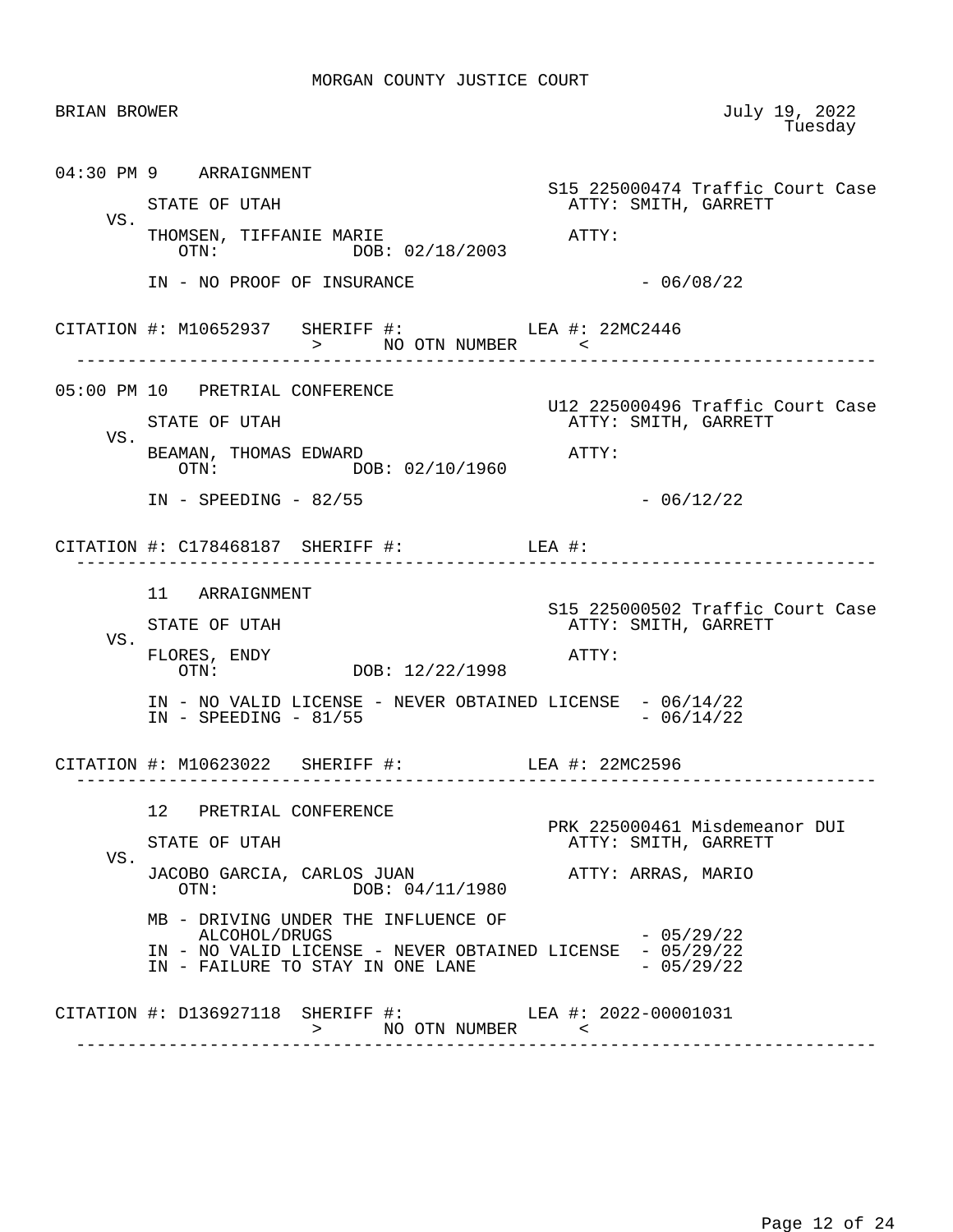|     | BRIAN BROWER                                                                                                                                                                                                                                                                                                                                                                                                                                                                           | July 19, 2022<br>Tuesday                                 |
|-----|----------------------------------------------------------------------------------------------------------------------------------------------------------------------------------------------------------------------------------------------------------------------------------------------------------------------------------------------------------------------------------------------------------------------------------------------------------------------------------------|----------------------------------------------------------|
|     | 05:00 PM 13 EVIDENTIARY HEARING<br>STATE OF UTAH                                                                                                                                                                                                                                                                                                                                                                                                                                       | S15 201000214 Other Misdemeanor<br>ATTY: SMITH, GARRETT  |
| VS. | TAYLOR, KYLE STUART<br>OTN: DOB: 07/18/1991                                                                                                                                                                                                                                                                                                                                                                                                                                            | ATTY:                                                    |
|     | MC - DISORDERLY CONDUCT AFTER REQUEST TO STOP - 08/08/20<br>> CASE INVOLVES DOMESTIC VIOLENCE                                                                                                                                                                                                                                                                                                                                                                                          |                                                          |
|     | $\begin{tabular}{lllllll} \multicolumn{2}{c}{\texttt{CITATION}} & \texttt{+}: & \\ \multicolumn{2}{c}{\texttt{PROSECUTING}} & \multicolumn{2}{c}{\texttt{GENCY}} & \multicolumn{2}{c}{\texttt{NUMBER}}: & \multicolumn{2}{c}{\texttt{20102440}} & \\ \multicolumn{2}{c}{\texttt{PROSECUTING}} & \multicolumn{2}{c}{\texttt{AGENCY}} & \multicolumn{2}{c}{\texttt{NUMBER}}: & \multicolumn{2}{c}{\texttt{20102440}} & \\ \multicolumn{2}{c}{\texttt{PROSECUTING}}$<br>> NO OTN NUMBER < |                                                          |
|     | 05:30 PM 14 PRETRIAL CONFERENCE                                                                                                                                                                                                                                                                                                                                                                                                                                                        |                                                          |
| VS. | STATE OF UTAH                                                                                                                                                                                                                                                                                                                                                                                                                                                                          | S15 225000361 Traffic Court Case<br>ATTY: SMITH, GARRETT |
|     | BURT, EMMA MAGDALENE-MARGU ATTY:<br>OTN: DOB: 09/06/2004                                                                                                                                                                                                                                                                                                                                                                                                                               |                                                          |
|     | IN - NO PROOF OF INSURANCE $-05/06/22$<br>IN - FAILED TO REGISTER OR EXPIRED REGISTRATION - 05/06/22<br>IN - NO VALID LICENSE - EXPIRED $-05/06/22$                                                                                                                                                                                                                                                                                                                                    |                                                          |
|     | CITATION #: M10658217 SHERIFF #: LEA #: 22MC1808<br>> NO OTN NUMBER<br>> DEFENDANT WAS A MINOR AT TIME OF VIOLATION <                                                                                                                                                                                                                                                                                                                                                                  |                                                          |
|     | 15 DISPOSITION                                                                                                                                                                                                                                                                                                                                                                                                                                                                         |                                                          |
|     | STATE OF UTAH                                                                                                                                                                                                                                                                                                                                                                                                                                                                          | S15 225000003 Misdemeanor DUI<br>ATTY: SMITH, GARRETT    |
| VS. | CARTER, CHRISTIAN JORDAN                                                                                                                                                                                                                                                                                                                                                                                                                                                               | ATTY: KOEHLER, COURTNEY                                  |
|     | OTN: DOB: 07/20/1994                                                                                                                                                                                                                                                                                                                                                                                                                                                                   |                                                          |
|     |                                                                                                                                                                                                                                                                                                                                                                                                                                                                                        | BSHARAH, PERRY                                           |
|     | MB - DRIVING UNDER THE INFLUENCE OF<br>ALCOHOL/DRUGS                                                                                                                                                                                                                                                                                                                                                                                                                                   | $-12/30/21$                                              |
|     | CITATION #: D14075003 SHERIFF #: LEA #: 21MC4863<br>> NO OTN NUMBER <                                                                                                                                                                                                                                                                                                                                                                                                                  |                                                          |
|     | 16 PRETRIAL CONFERENCE                                                                                                                                                                                                                                                                                                                                                                                                                                                                 |                                                          |
|     | STATE OF UTAH                                                                                                                                                                                                                                                                                                                                                                                                                                                                          | ATTY: SMITH, GARRETT                                     |
| VS. | DAYTON, DENNIS LEE<br>DOB: 06/08/1972<br>OTN:                                                                                                                                                                                                                                                                                                                                                                                                                                          | ATTY:                                                    |
|     | IN - LITTERING                                                                                                                                                                                                                                                                                                                                                                                                                                                                         | S15 225000342 Traffic Court Case<br>$-04/23/22$          |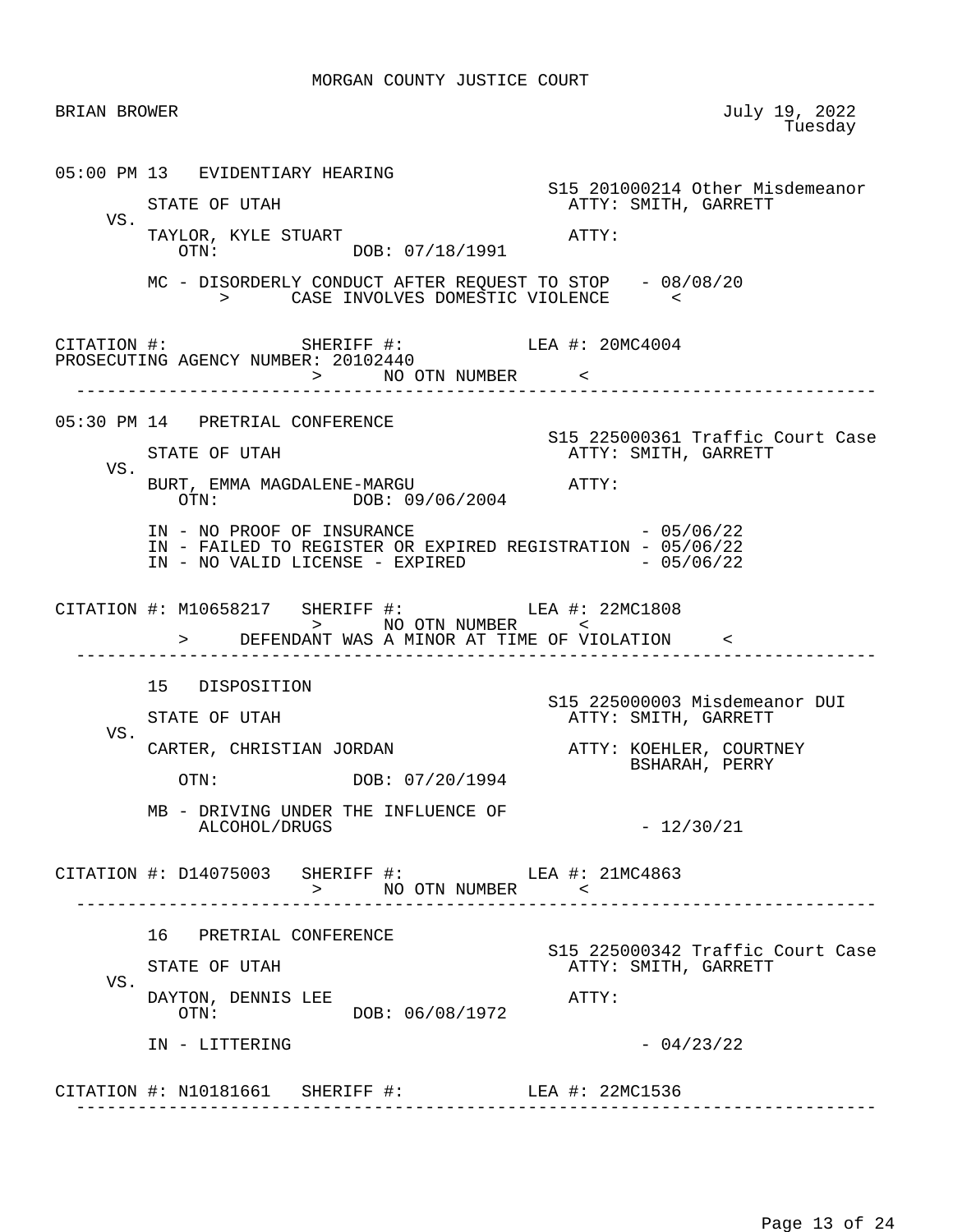| <b>BRIAN BROWER</b> |                                                                                                                                                                          | July 19, 2022<br>Tuesday                                                      |
|---------------------|--------------------------------------------------------------------------------------------------------------------------------------------------------------------------|-------------------------------------------------------------------------------|
| VS.                 | 05:30 PM 17 PRETRIAL CONFERENCE<br>STATE OF UTAH<br>HANSEN, CHLOE KATHERINE                                                                                              | U12 225000328 Traffic Court Case<br>ATTY: SMITH, GARRETT<br>$\mathtt{ATTY}$ : |
|                     | OTN: DOB: 11/09/2005<br>IN - FAIL TO YIELD RIGHT OF WAY                                                                                                                  | $-04/16/22$                                                                   |
|                     | CITATION #: $C177968765$ SHERIFF #: LEA #:<br>> DEFENDANT WAS A MINOR AT TIME OF VIOLATION <                                                                             |                                                                               |
| VS.                 | 18 PRETRIAL CONFERENCE<br>STATE OF UTAH<br>HATHAWAY, LAURA LEE<br>OTN: DOB: 04/04/1975                                                                                   | S29 225000554 Traffic Court Case<br>ATTY: SMITH, GARRETT<br>ATTY:             |
|                     | $IN - SPEEDING - 79/55$                                                                                                                                                  | $-06/17/22$                                                                   |
|                     | CITATION #: W10886330 SHERIFF #: LEA #: 22WC21556                                                                                                                        |                                                                               |
| VS.                 | 19 DISPOSITION<br>STATE OF UTAH<br>MORTENSON, MARK<br>OTN: 3001887 DOB: 02/20/1995                                                                                       | U13 225000096 Misdemeanor DUI<br>ATTY: SMITH, GARRETT<br>ATTY: LAW, GREG      |
|                     | MB - DRIVING UNDER THE INFLUENCE OF<br>ALCOHOL/DRUGS<br>MB - REFUSAL OF CHEMICAL TEST<br>MC - OPEN CONTAINER/DRINKING ALCOHOL IN A<br>VEHICLE<br>$IN - SPEEDING - 35/25$ | $-01/29/22$<br>$-01/29/22$<br>$-01/29/22$<br>$-01/29/22$                      |
|                     | CITATION #: D140478454 SHERIFF #: LEA #: 022202053                                                                                                                       |                                                                               |
| VS.                 | 20 HEARING ON MOTION TO COMPEL DI<br>STATE OF UTAH<br>MORTENSON, MARK<br>OTN: 3001887 DOB: 02/20/1995                                                                    | U13 225000096 Misdemeanor DUI<br>ATTY: SMITH, GARRETT<br>ATTY: LAW, GREG      |
|                     | MB - DRIVING UNDER THE INFLUENCE OF<br>ALCOHOL/DRUGS<br>MB - REFUSAL OF CHEMICAL TEST<br>MC - OPEN CONTAINER/DRINKING ALCOHOL IN A<br>VEHICLE<br>$IN - SPEEDING - 35/25$ | $-01/29/22$<br>$-01/29/22$<br>$-01/29/22$<br>$-01/29/22$                      |
|                     |                                                                                                                                                                          |                                                                               |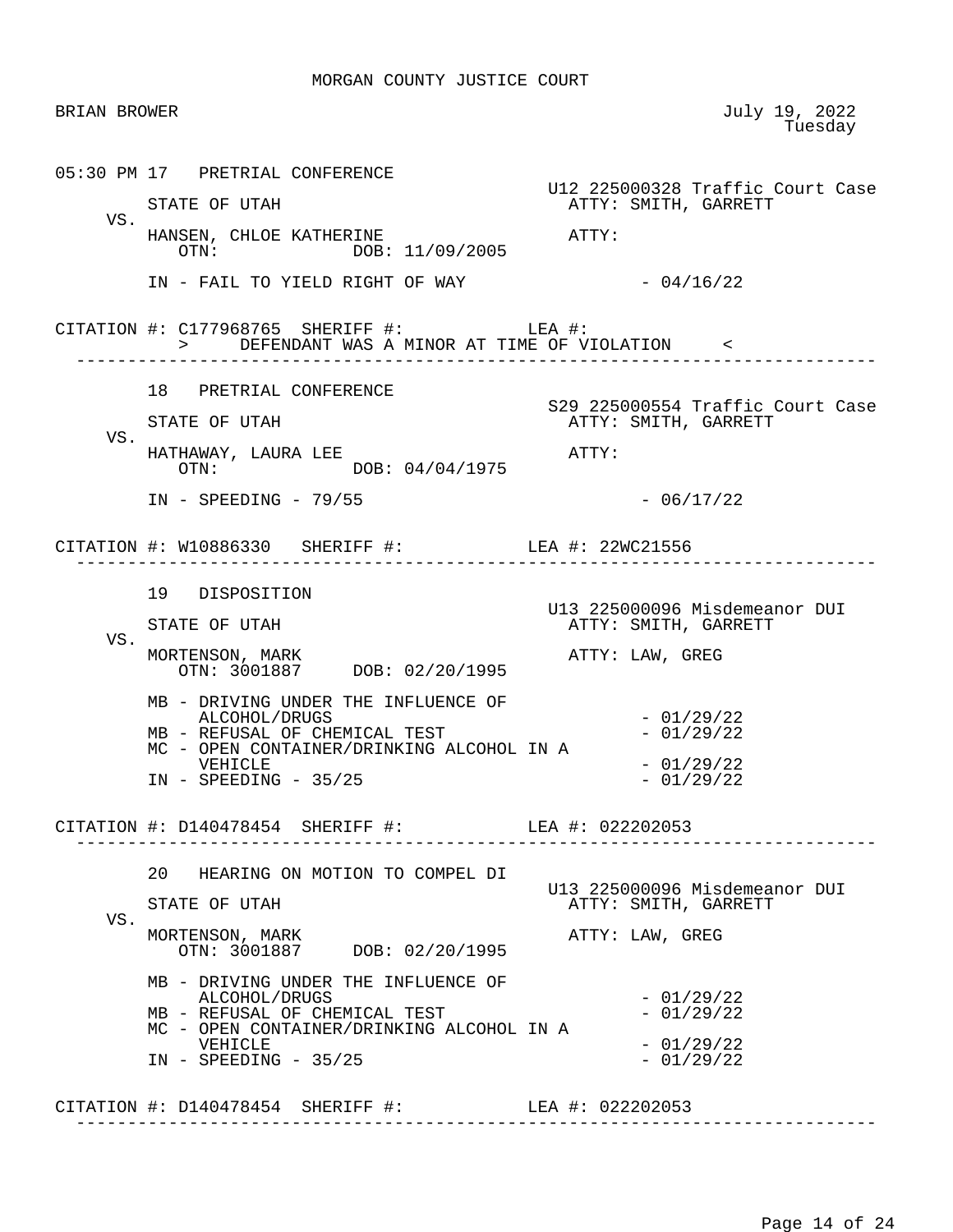| BRIAN BROWER |                                                                                                                                         | July 19, 2022<br>Tuesday                                 |
|--------------|-----------------------------------------------------------------------------------------------------------------------------------------|----------------------------------------------------------|
|              | 05:30 PM 21 PRETRIAL CONFERENCE                                                                                                         | S15 225000439 Traffic Court Case                         |
| VS.          | STATE OF UTAH                                                                                                                           | ATTY: SMITH, GARRETT                                     |
|              | PACE, JOSHUA JAMES<br>OTN: DOB: 07/09/1990                                                                                              | ATTY:                                                    |
|              | MC - DRIVING ON DENIED<br>$IN - SPEEDING - 45/40$                                                                                       | $-06/01/22$<br>$-06/01/22$                               |
|              | CITATION #: M10623007 SHERIFF #: LEA #: 22MC2273                                                                                        |                                                          |
|              | 22 PRETRIAL CONFERENCE                                                                                                                  |                                                          |
| VS.          | STATE OF UTAH                                                                                                                           | S15 225000336 Traffic Court Case<br>ATTY: SMITH, GARRETT |
|              | DDLE, ERIC TOMAS<br>OTN: DOB: 05/23/2004<br>OTN:<br>RIDDLE, ERIC TOMAS                                                                  |                                                          |
|              | IN - VIOLATION OF RESTRICTED LICENSE - 04/20/22                                                                                         |                                                          |
|              | CITATION #: M10658208 SHERIFF #: LEA #: 22MC1547<br>> DEFENDANT WAS A MINOR AT TIME OF VIOLATION <                                      |                                                          |
|              | 23 PRETRIAL CONFERENCE                                                                                                                  | S15 225000380 Traffic Court Case                         |
| VS.          | STATE OF UTAH                                                                                                                           | ATTY: SMITH, GARRETT                                     |
|              | RIDDLE, ERIC TOMAS<br>DOB: 05/23/2004<br>OTN:                                                                                           | ATTY:                                                    |
|              | IN - NO PROOF OF INSURANCE<br>IN - NO PROOF OF INSURANCE<br>IN - UNSAFE LANE TRAVEL<br>$IN - VIOLATION OF LEARNING'S PERMIT - 05/12/22$ | $-05/12/22$<br>$-05/12/22$                               |
|              | CITATION #: M10658421 SHERIFF #: LEA #: 22MC1919<br>> NO OTN NUMBER <<br>> DEFENDANT WAS A MINOR AT TIME OF VIOLATION <                 |                                                          |
|              | 24 PRETRIAL CONFERENCE                                                                                                                  |                                                          |
| VS.          | STATE OF UTAH                                                                                                                           | S15 225000381 Traffic Court Case<br>ATTY: SMITH, GARRETT |
|              | RIDDLE, ERIC TOMAS<br>OTN: DOB: 05/23/2004                                                                                              | ATTY:                                                    |
|              | IN - ALLOWING UNLICENSED PERSON TO DRIVE $-05/12/22$                                                                                    |                                                          |
|              | CITATION #: M10658422 SHERIFF #: LEA #: 22MC1919<br>> DEFENDANT WAS A MINOR AT TIME OF VIOLATION <                                      |                                                          |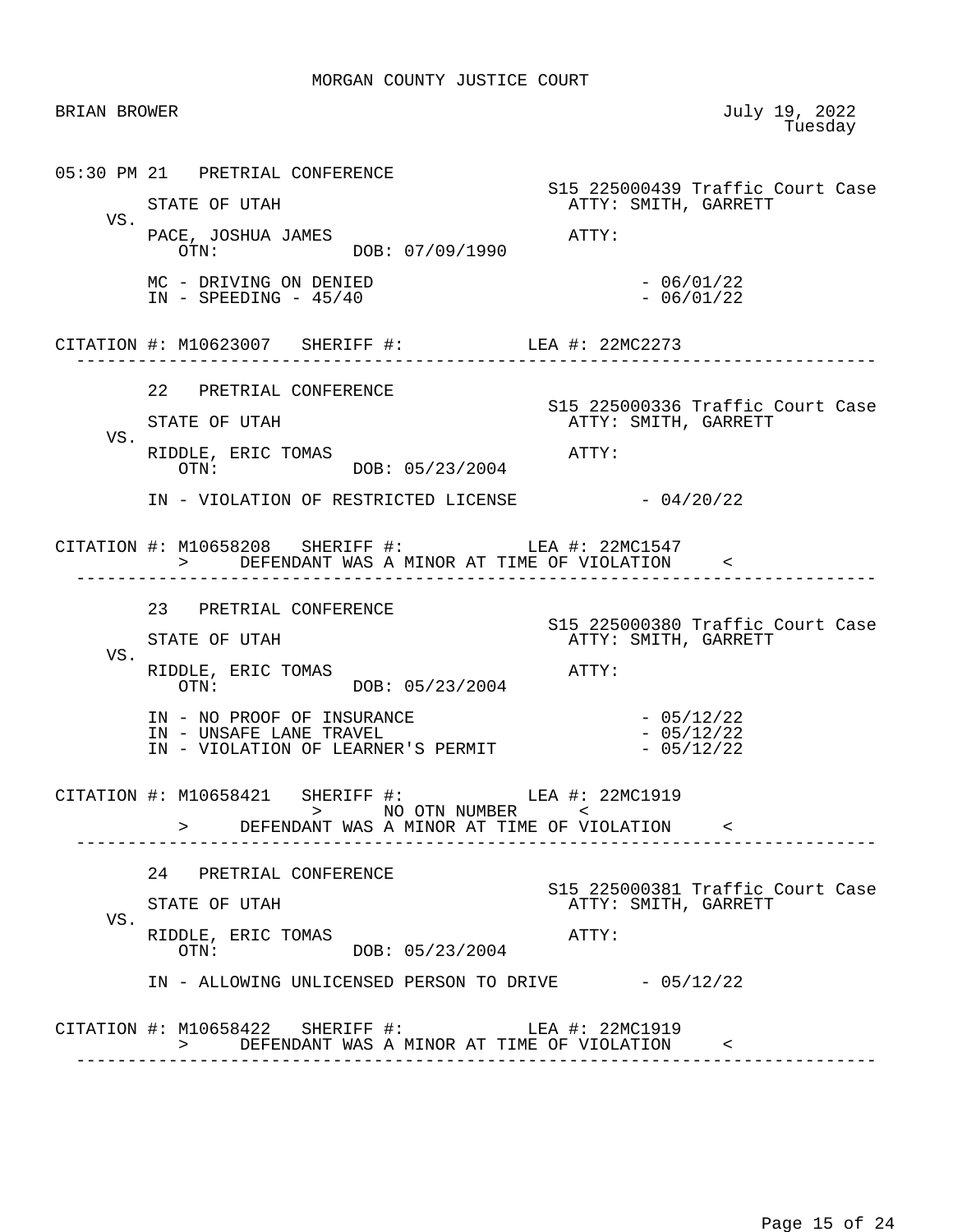| BRIAN BROWER |                                                                                                                                                                                      | July 19, 2022<br>Tuesday                                 |
|--------------|--------------------------------------------------------------------------------------------------------------------------------------------------------------------------------------|----------------------------------------------------------|
|              | 05:30 PM 25 PRETRIAL CONFERENCE                                                                                                                                                      | S15 211000197 Other Misdemeanor                          |
|              | STATE OF UTAH                                                                                                                                                                        | ATTY: SMITH, GARRETT                                     |
| VS.          | SIMS, MALAKI ROBERT KEITH<br>OTN: DOB: 01/17/2000                                                                                                                                    | ATTY: MCKAY, CHAD                                        |
|              | MB - USE OR POSSESSION OF DRUG PARAPHERNALIA - 12/20/21<br>MB - USE OR POSSESSION OF PROGRAMME - INTERFERING WITH AN OFFICER<br>$IN$ - SPEEDING - 50/45<br>IN - TAIL LIGHT VIOLATION | $-12/20/21$<br>$-12/20/21$<br>$-12/20/21$                |
|              | CITATION #: M10652015 SHERIFF #: LEA #: 21MC4750<br>> NO OTN NUMBER <                                                                                                                |                                                          |
|              | 26 PRETRIAL CONFERENCE                                                                                                                                                               |                                                          |
|              | STATE OF UTAH                                                                                                                                                                        | U12 225000403 Traffic Court Case<br>ATTY: SMITH, GARRETT |
| VS.          | TAFFS, PATRICIA ANNE<br>OTN: DOB: 02/28/1963                                                                                                                                         | ATTY:                                                    |
|              | $IN - SPEEDING - 76/55$                                                                                                                                                              | $-05/22/22$                                              |
|              | CITATION #: $C178203717$ SHERIFF #: LEA #:                                                                                                                                           | _____________                                            |
|              | 06:00 PM 27 EVIDENTIARY HEARING                                                                                                                                                      |                                                          |
|              | STATE OF UTAH                                                                                                                                                                        | U00 215000117 Misdemeanor DUI<br>ATTY: SMITH, GARRETT    |
| VS.          | BRILL, JON MICHAEL<br>OTN: 61054821 DOB: 07/15/1987                                                                                                                                  | ATTY: SCHATZ, JASON                                      |
|              | MB - DRIVING UNDER THE INFLUENCE OF<br>ALCOHOL/DRUGS<br>$IN - SPEEDING - 80/65$                                                                                                      | $-02/23/21$<br>$-02/23/21$                               |
|              | CITATION #: D136552049 SHERIFF #: LEA #: 022103044                                                                                                                                   |                                                          |
|              | 28 TRIAL-BENCH                                                                                                                                                                       |                                                          |
|              | STATE OF UTAH                                                                                                                                                                        | S15 225000244 Traffic Court Case<br>ATTY: SMITH, GARRETT |
| VS.          | STAM, CHAD WILLIAM<br>DOB: 04/22/1991<br>OTN:                                                                                                                                        | ATTY:                                                    |
|              | $IN - SPEEDING - 43/20$                                                                                                                                                              | $-03/30/22$                                              |
|              | CITATION #: M10612490 SHERIFF #: LEA #: 22MC1196                                                                                                                                     |                                                          |
|              | ________________________                                                                                                                                                             |                                                          |

Page 16 of 24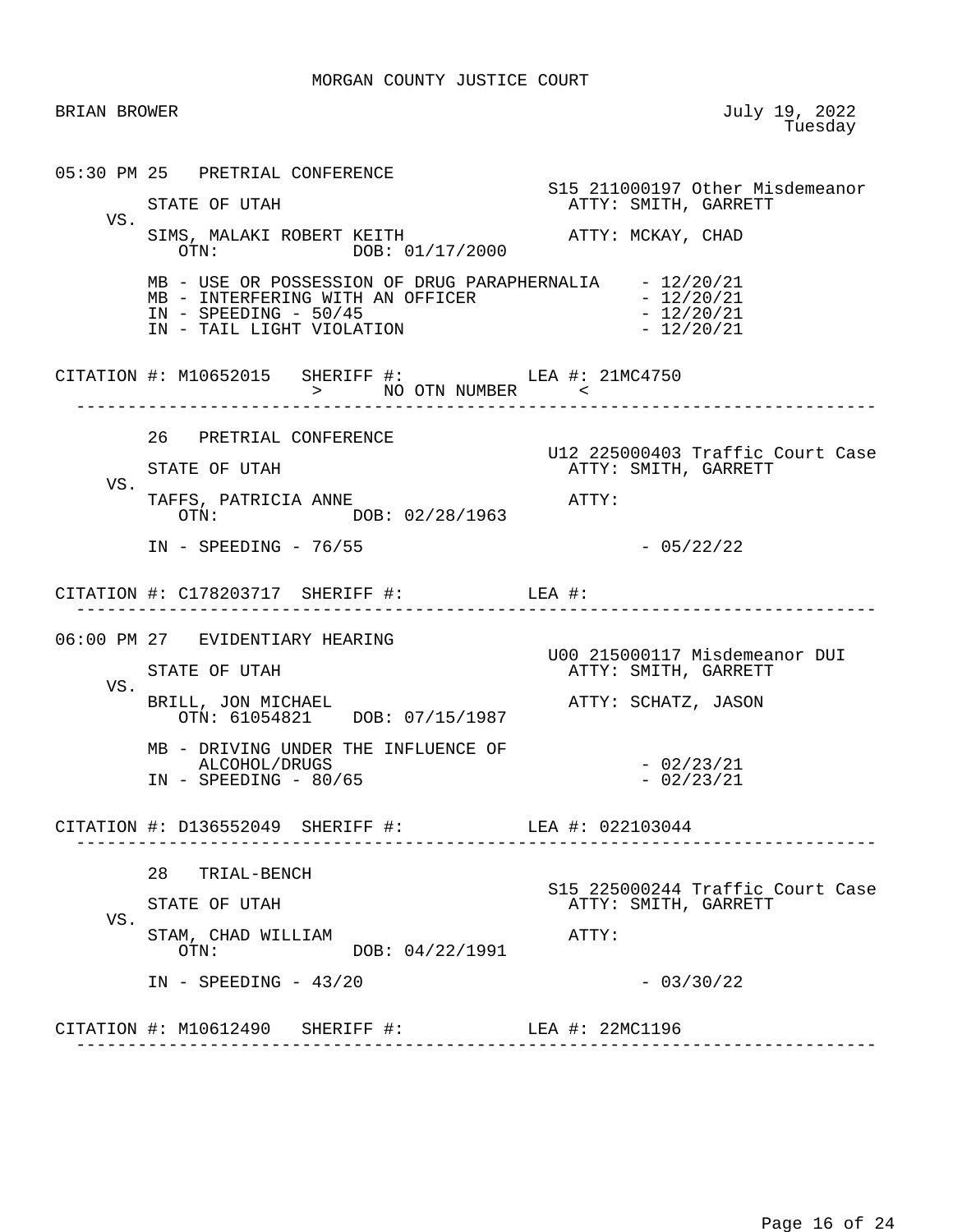| <b>BRIAN BROWER</b> |                                                                                                           | August 02, 2022<br>Tuesday                              |
|---------------------|-----------------------------------------------------------------------------------------------------------|---------------------------------------------------------|
|                     | 04:30 PM 1 ARRAIGNMENT                                                                                    | U13 225000557 Traffic Court Case                        |
| VS.                 | STATE OF UTAH<br>BROWN, DYLAN WORTHEN<br>OTN: DOB: 09/09/1986                                             | ATTY: SMITH, GARRETT<br>ATTY:                           |
|                     | MC - OPERATING VEHICLE WITHOUT INSURANCE $-06/23/22$<br>IN - TOO FAST FOR EXISTING CONDITIONS $-06/23/22$ |                                                         |
|                     | CITATION #: C178423356 SHERIFF #: LEA #: 022212247<br>> NO OTN NUMBER <                                   |                                                         |
|                     | 2 SENTENCING ON PIA<br>STATE OF UTAH                                                                      | U00 211000022 Other Misdemeanor<br>ATTY:                |
| VS.                 | CHILDERS-PIERCE, RYAN JACOB ATTY:<br>OTN: DOB: 11/12/2001                                                 |                                                         |
|                     | MB - POSSESSION OF CONTROLLED SUBSTANCE<br>MARIJUANA/SPICE                                                | $-03/21/21$                                             |
|                     | CITATION #: C172058513 SHERIFF #: LEA #: 022104888<br>> NO OTN NUMBER <                                   |                                                         |
| VS.                 | 3 ARRAIGNMENT<br>STATE OF UTAH                                                                            | PRK 221000058 Other Misdemeanor<br>ATTY: SMITH, GARRETT |
|                     | CHRISTENSEN, BRENT ALEXANDER<br>OTN: DOB: 04/10/1975                                                      | ATTY:                                                   |
|                     | MC - OPERATE MOTORBOAT W/O OWNER/PROPERTY<br>SECURITY (INSURANCE)                                         | $-06/25/22$                                             |
|                     | CITATION #: N10106620 SHERIFF #:                                                                          | $LEA$ #:                                                |
| VS.                 | $4\degree$<br>SENTENCING ON PIA                                                                           | U00 215000212 Traffic Court Case                        |
|                     | STATE OF UTAH<br>KUDLACIK, SUMMER DESIREE<br>DOB: 12/19/1984<br>OTN:                                      | ATTY:<br>ATTY:                                          |
|                     |                                                                                                           |                                                         |
|                     | $MC$ - DRIVE ON SUSPENDED OR REVOKE LICENSE $-04/07/21$<br>$IN - SPEEDING - 62/55$                        | $-04/07/21$                                             |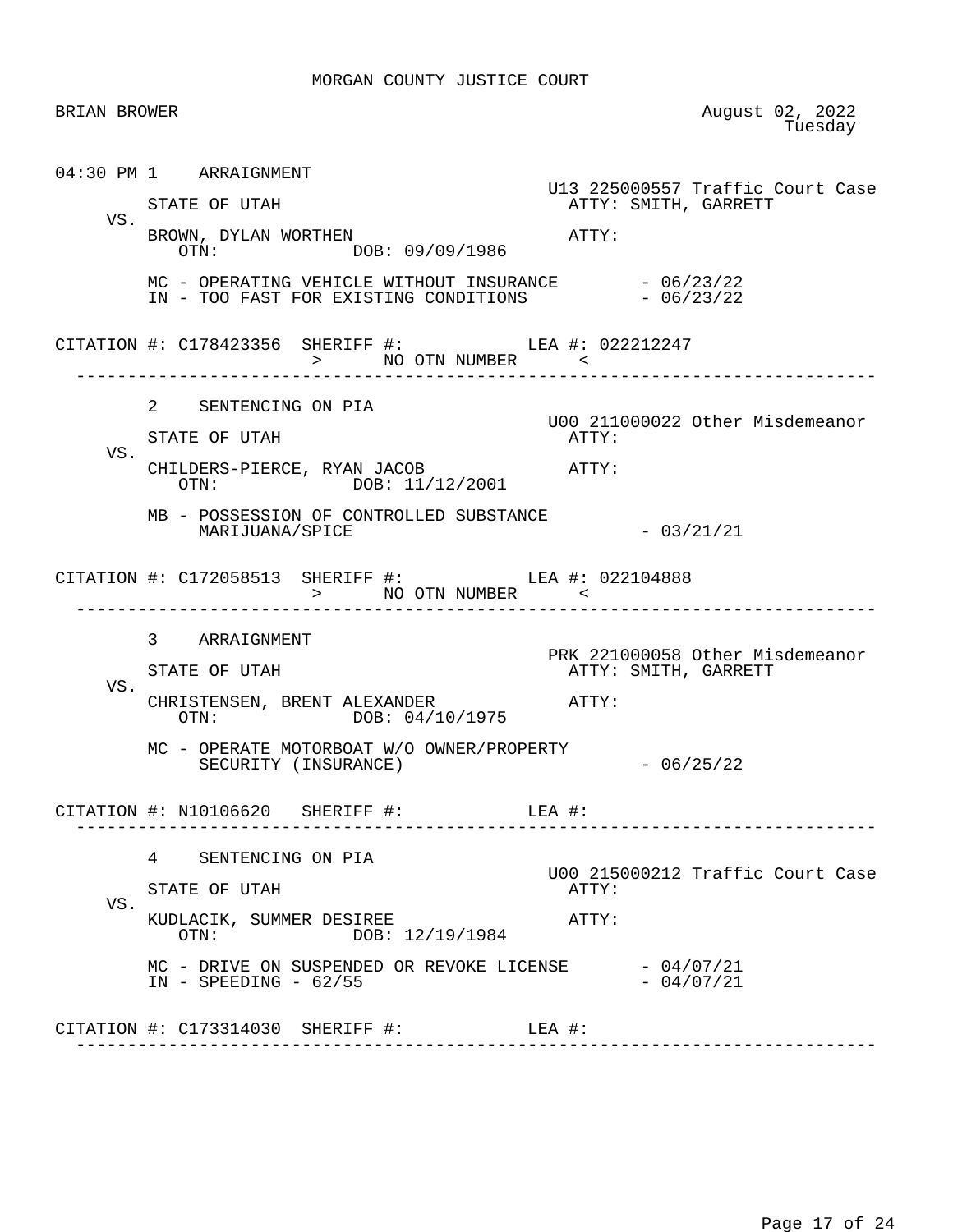| BRIAN BROWER |                                                                                                                                                                  | August 02, 2022<br>Tuesday                               |
|--------------|------------------------------------------------------------------------------------------------------------------------------------------------------------------|----------------------------------------------------------|
|              | 04:30 PM 5 ARRAIGNMENT                                                                                                                                           | S15 225000562 Traffic Court Case                         |
| VS.          | STATE OF UTAH                                                                                                                                                    | ATTY: SMITH, GARRETT                                     |
|              | MASHI, JHANZAIB B<br>OTN: DOB: 03/29/1999                                                                                                                        | ATTY:                                                    |
|              | MC - DRIVING ON DENIED<br>MC - OPERATE VEH W/O LICENSE OR REGIST                                                                                                 | $-06/26/22$                                              |
|              | (SUSPENDED OR REVOKED)<br>IN - NO PROOF OF INSURANCE                                                                                                             | $-06/26/22$<br>$-06/26/22$                               |
|              | CITATION #: M10658474 SHERIFF #: LEA #: 22MC2831<br>> NO OTN NUMBER                                                                                              |                                                          |
|              | 6 ARRAIGNMENT                                                                                                                                                    |                                                          |
|              | STATE OF UTAH                                                                                                                                                    | S15 225000563 Traffic Court Case<br>ATTY: SMITH, GARRETT |
| VS.          | MURPHY, COZETTE<br>OTN: DOB: 02/12/2004                                                                                                                          | ATTY:                                                    |
|              | MC - DRIVE ON SUSPENDED OR REVOKE LICENSE - 06/26/22<br>IN - FAILURE TO REGISTER OR EXPIRED VEHICLE                                                              |                                                          |
|              | REGISTRATION                                                                                                                                                     | $-06/26/22$                                              |
|              | CITATION #: M10658476 SHERIFF #: LEA #: 22MC2841                                                                                                                 |                                                          |
|              | 7 SENTENCING ON PIA                                                                                                                                              |                                                          |
|              | STATE OF UTAH                                                                                                                                                    | U00 215000623 Traffic Court Case<br>ATTY: SMITH, GARRETT |
| VS.          | STOKES, BRANDON SCOTT<br>DOB: 05/08/1981<br>OTN:                                                                                                                 | ATTY:                                                    |
|              | $IN$ - SPEEDING - 74/65                                                                                                                                          | $-09/01/21$                                              |
|              | CITATION #: C174306506 SHERIFF #:                                                                                                                                | LEA #:                                                   |
|              | 8 ARRAIGNMENT                                                                                                                                                    |                                                          |
| VS.          | MORGAN CITY                                                                                                                                                      | S15 225000570 Traffic Court Case<br>ATTY: FARRIS, JANN   |
|              | STONE, CARYN DARTHEL<br>DOB: 12/01/1981<br>OTN:                                                                                                                  | ATTY:                                                    |
|              | MC - OPERATING VEHICLE WITHOUT INSURANCE<br>MC - REMOVE PLATE/REGISTRATION FROM VEHICLE - 06/30/22<br>IN - FAILED TO REGISTER OR EXPIRED REGISTRATION - 06/30/22 | $-06/30/22$                                              |
|              |                                                                                                                                                                  |                                                          |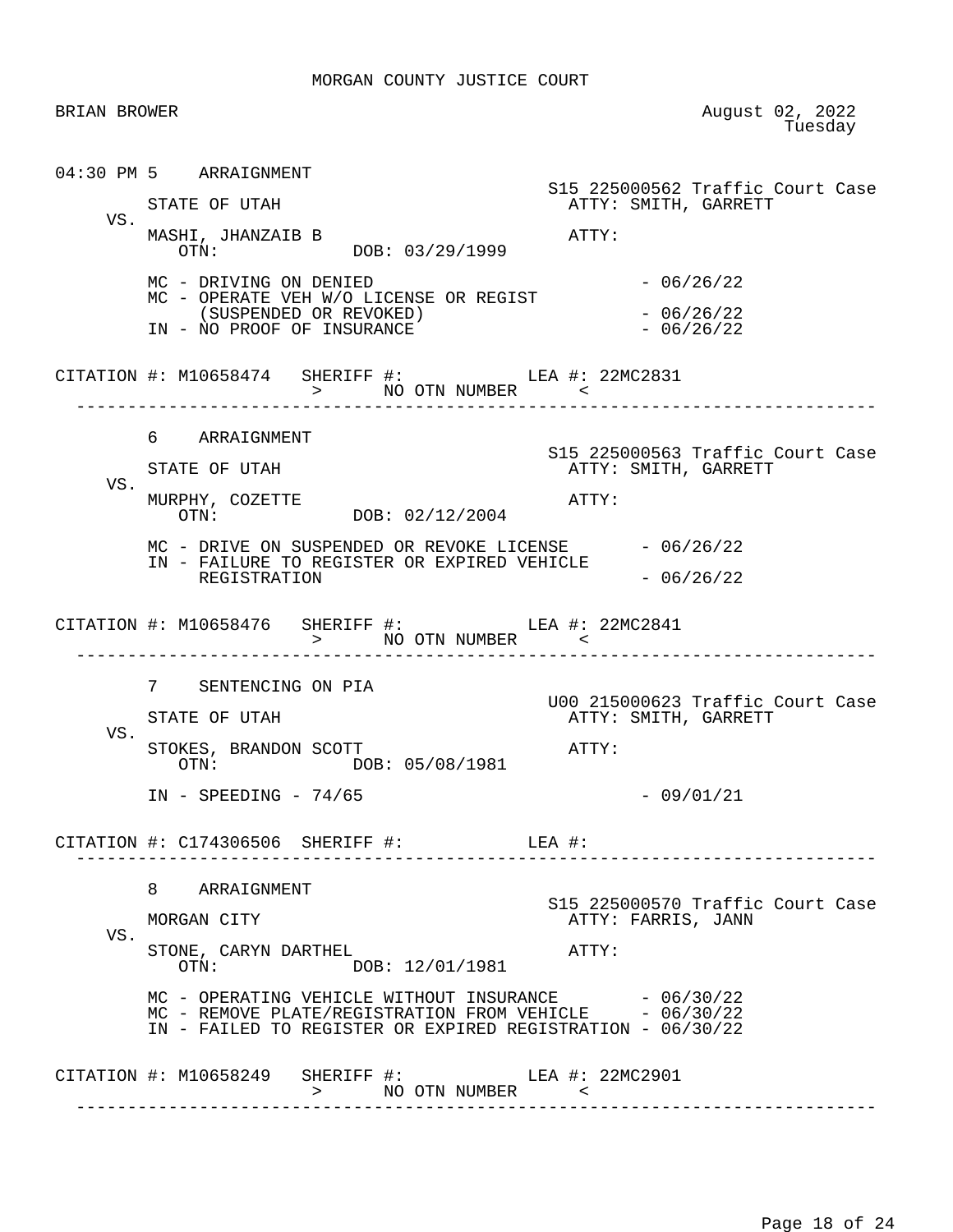| BRIAN BROWER |                                                                                  | August 02, 2022<br>Tuesday                               |
|--------------|----------------------------------------------------------------------------------|----------------------------------------------------------|
|              | 04:30 PM 9 ARRAIGNMENT                                                           | S15 225000571 Traffic Court Case                         |
|              | STATE OF UTAH                                                                    | ATTY: SMITH, GARRETT                                     |
| VS.          | VILLEGAS, LUIS<br>OTN: DOB: 07/21/1998                                           | ATTY:                                                    |
|              | IN - NO VALID LICENSE - NEVER OBTAINED LICENSE - 06/30/22                        |                                                          |
|              | CITATION #: M10658478 SHERIFF #: LEA #: 22MC2897                                 |                                                          |
|              | 10 SENTENCING ON PIA                                                             |                                                          |
| VS.          | STATE OF UTAH                                                                    | S15 215000294 Traffic Court Case<br>ATTY: SMITH, GARRETT |
|              | WESTBERG, BRANDON SCOTT<br>OTN: DOB: 07/03/1978                                  | ATTY:                                                    |
|              | MC - DRIVE ON SUSPENDED OR REVOKE LICENSE - 05/14/21                             |                                                          |
|              | CITATION #: M10619217 SHERIFF #: LEA #: 21MC1789<br>______________________       |                                                          |
|              | 05:00 PM 11 EVIDENTIARY HEARING                                                  |                                                          |
|              | STATE OF UTAH                                                                    | U00 201000051 Other Misdemeanor<br>ATTY:                 |
| VS.          | GRAZIANO, NICHOLAS<br>OTN: DOB: 12/31/1999                                       | ATTY:                                                    |
|              | MB - POSSESSION OF CONTROLLED SUBSTANCE<br>MARIJUANA/SPICE                       | $-05/11/20$                                              |
|              | CITATION #: C166850842 SHERIFF #: LEA #: 022006990<br>$>$ NO OTN NUMBER $  \sim$ |                                                          |
|              | 05:30 PM 12 PRETRIAL CONFERENCE                                                  |                                                          |
| VS.          | STATE OF UTAH                                                                    | U12 221000040 Other Misdemeanor<br>ATTY: SMITH, GARRETT  |
|              | ABDI, SHARMAKE A<br>DOB: 08/02/2002<br>OTN:                                      | ATTY:                                                    |
|              | MB - POSSESSION OF CONTROLLED SUBSTANCE<br>MARIJUANA/SPICE                       | $-05/12/22$                                              |
|              | CITATION #: C177780244 SHERIFF #: LEA #: 022209011<br>> NO OTN NUMBER            |                                                          |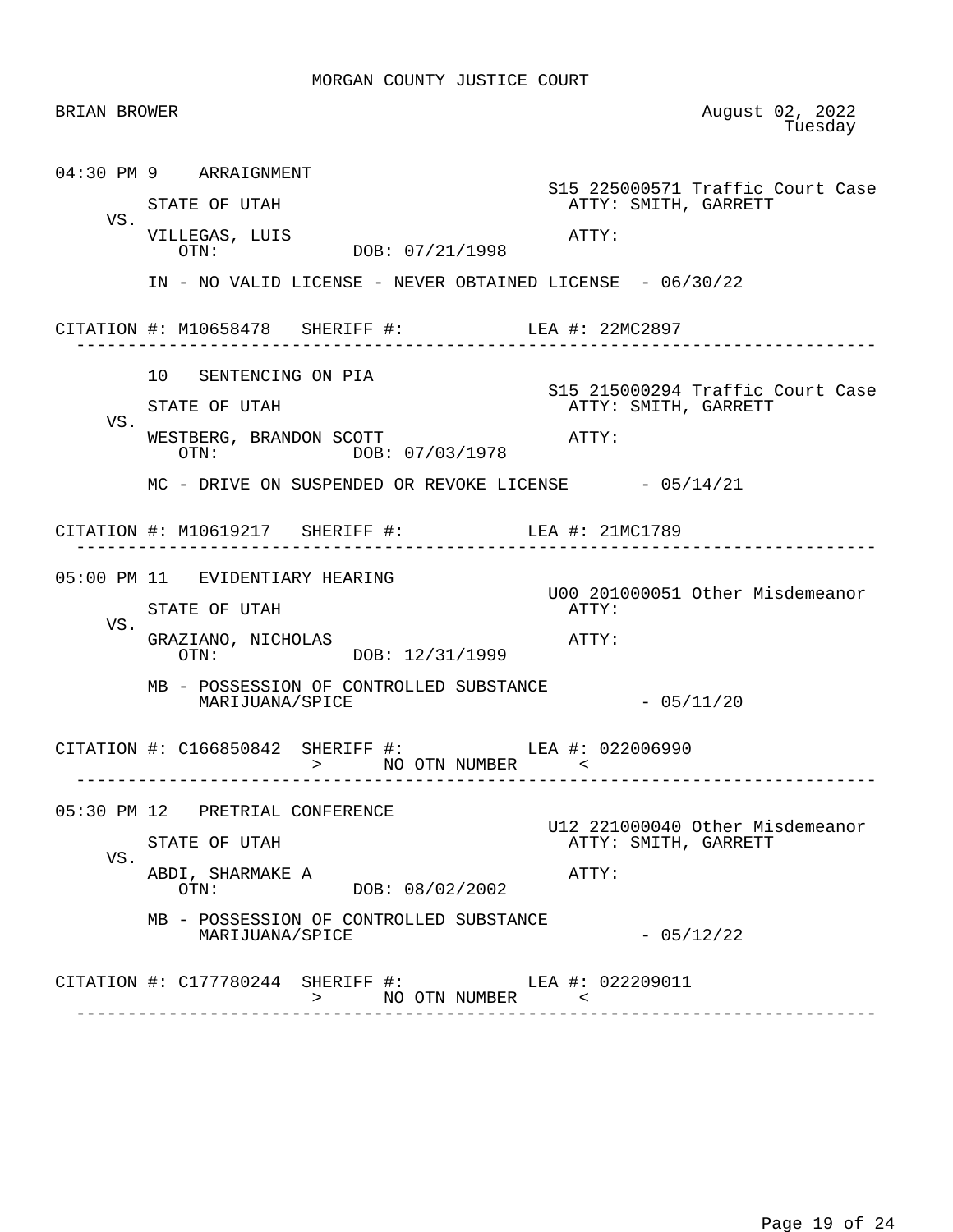BRIAN BROWER August 02, 2022 **The State of the Contract of the State of Tuesday**  05:30 PM 13 PD- PRETRIAL CONFERENCE U12 221000039 Other Misdemeanor ATTY: SMITH, GARRETT VS. ABDULKADIR, ALI ABIKAR ATTY: ANDERSON, CARL OTN: DOB: 09/17/2003 MB - POSSESSION OF CONTROLLED SUBSTANCE  $\text{MARIJUANA}/\text{SPICE}$  - 05/12/22 IN - NO VALID LICENSE - NEVER OBTAINED LICENSE - 05/12/22<br>IN - SPEEDING - 83/65  $IN - SPEEDING - 83/65$ CITATION #: C177780236 SHERIFF #: LEA #: 022209011 > NO OTN NUMBER ------------------------------------------------------------------------------ 14 PD-PRETRIAL CONFERENCE U12 221000038 Other Misdemeanor ATTY: SMITH, GARRETT VS. ABDULKADIR, MALINDO TALASO ATTY: ANDERSON, CARL OTN: DOB: 11/01/2003 MB - POSSESSION OF CONTROLLED SUBSTANCE  $\text{MARIJUANA}/\text{SPICE}$   $-05/12/22$ CITATION #: C177780228 SHERIFF #: LEA #: 022209011 > NO OTN NUMBER ------------------------------------------------------------------------------ 15 PRETRIAL CONFERENCE U12 225000566 Traffic Court Case ATTY: SMITH, GARRETT VS. ALLEN, TAYLOR BRUCE<br>
OTN: DOB: 11/06/2002<br>
ATTY: DOB: 11/06/2002 IN - NO PROOF OF INSURANCE  $-06/27/22$ <br>IN - SPEEDING - 92/75 - 06/27/22  $IN - SPEEDING - 92/75$ CITATION #: C178249629 SHERIFF #: LEA #: > NO OTN NUMBER < ------------------------------------------------------------------------------ 16 PRETRIAL CONFERENCE S15 225000576 Traffic Court Case ATTY: SMITH, GARRETT VS. DOWELL, CHANDLER RAYMOND **ATTY:**  OTN: DOB: 06/21/1995 IN - SPEEDING - 75/55 - 07/01/22 CITATION #: M10658254 SHERIFF #: LEA #: 22MC2937 ------------------------------------------------------------------------------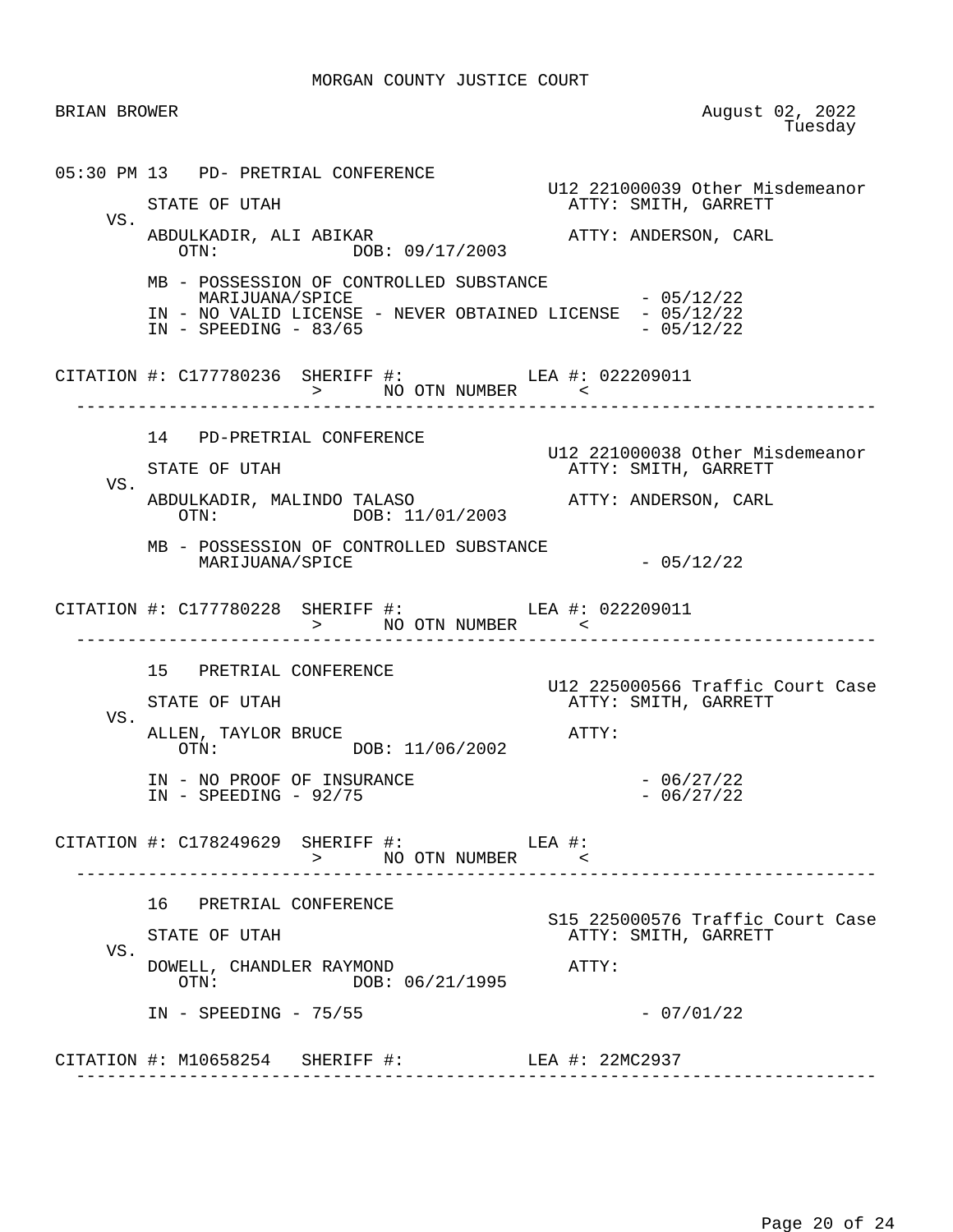| BRIAN BROWER |                                                                                                                                                                                                                                                                                                                     | August 02, 2022<br>Tuesday                                                            |
|--------------|---------------------------------------------------------------------------------------------------------------------------------------------------------------------------------------------------------------------------------------------------------------------------------------------------------------------|---------------------------------------------------------------------------------------|
| VS.          | 05:30 PM 17 PD- ORDER TO SHOW CAUSE<br>STATE OF UTAH<br>GARCIA, CECILIA ROSE<br>OTN: DOB: 12/30/1995                                                                                                                                                                                                                | PRK 195000478 Traffic Court Case<br>ATTY: SMITH, GARRETT<br>ATTY: ANDERSON, CARL      |
|              | MC - OPERATING VEHICLE WITHOUT INSURANCE - 06/15/19<br>IN - FAILURE TO REGISTER OR EXPIRED VEHICLE<br>REGISTRATION                                                                                                                                                                                                  | $-06/15/19$                                                                           |
|              | CITATION #: K103667333 SHERIFF #: LEA #:<br>> NO OTN NUMBER <                                                                                                                                                                                                                                                       |                                                                                       |
| VS.          | 18 PRETRIAL CONFERENCE<br>STATE OF UTAH                                                                                                                                                                                                                                                                             | S15 221000018 Other Misdemeanor<br>ATTY: SMITH, GARRETT                               |
|              | HERNANDEZ-ESCALERA, ARTURO<br>OTN: DOB: 12/19/1992<br>MB - DRIVE ON SUSP / REVOKED / DENIED W/ PRIOR<br>CONVICTION<br>MB - USE OR POSSESSION OF DRUG PARAPHERNALIA - 03/03/22<br>MB - POSSESSION OF CONTROLLED SUBSTANCE<br>MARIJUANA/SPICE                                                                         | ATTY:<br>$-03/03/22$<br>$-03/03/22$                                                   |
|              | CITATION #: M10656858 SHERIFF #: LEA #: 22MC743                                                                                                                                                                                                                                                                     |                                                                                       |
| VS.          | 19 PRETRIAL CONFERENCE<br>STATE OF UTAH<br>ESELL, KIM CHRISTOPHER<br>OTN: DOB: 04/25/1984<br>OTN: DOB: 04/25/1984<br>MIKESELL, KIM CHRISTOPHER<br>MB - POSSESSION OR USE OF A CONTROLLED<br><b>SUBSTANCE</b><br>MB - USE OR POSSESSION OF DRUG PARAPHERNALIA - 11/01/21<br>MC - OPERATING VEHICLE WITHOUT INSURANCE | S15 211000183 Other Misdemeanor<br>ATTY: SMITH, GARRETT<br>$-11/01/21$<br>$-11/01/21$ |
|              | CITATION #: M10656107 SHERIFF #: LEA #: 21MC4224<br>>          NO    OTN    NUMBER               <                                                                                                                                                                                                                  |                                                                                       |

Page 21 of 24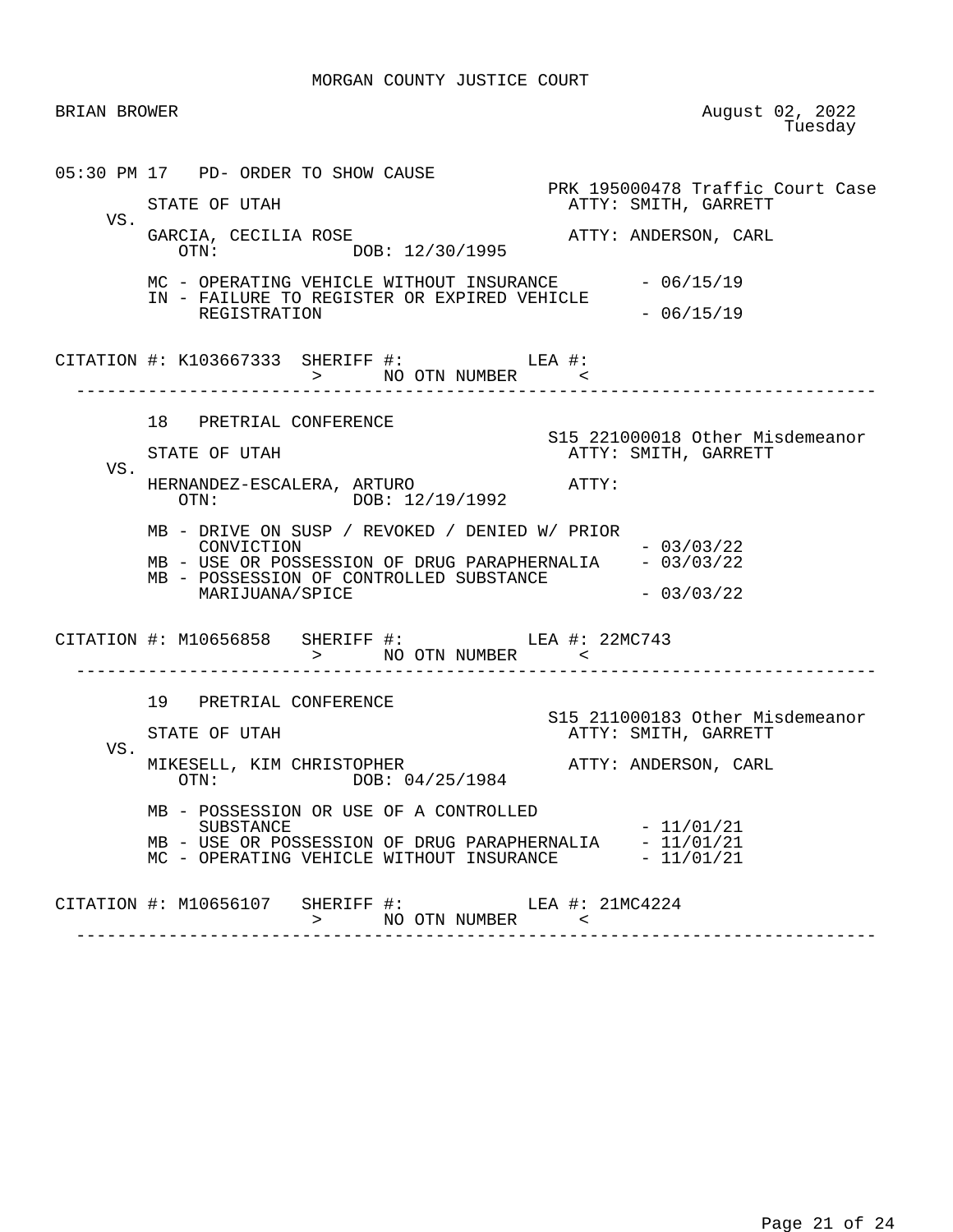| BRIAN BROWER |                                                                                                                                                                                                                                                                                                     |                | August 02, 2022<br>Tuesday                                                                        |
|--------------|-----------------------------------------------------------------------------------------------------------------------------------------------------------------------------------------------------------------------------------------------------------------------------------------------------|----------------|---------------------------------------------------------------------------------------------------|
| VS.          | 05:30 PM 20 WCJ PRETRIAL CONFERENCE<br>STATE OF UTAH<br>MIKESELL, KIM CHRISTOPHER<br>OTN: DOB: 04/25/1984<br>MB - POSSESSION OF CONTROLLED SUBSTANCE<br>MARIJUANA/SPICE<br>MB - USE OR POSSESSION OF DRUG PARAPHERNALIA - $03/27/22$<br>IN - NO VALID LICENSE - NEVER OBTAINED LICENSE - $03/27/22$ |                | S15 221000026 Other Misdemeanor<br>ATTY: SMITH, GARRETT<br>ATTY: ANDERSON, CARL<br>$-03/27/22$    |
|              | CITATION #: M10656889 SHERIFF #: LEA #: 22MC1159<br>> NO OTN NUMBER <<br>-----------------------------                                                                                                                                                                                              |                | <u> Liste de l'estació de l</u>                                                                   |
| VS.          | 21 PRETRIAL CONFERENCE<br>STATE OF UTAH<br>MIKESELL, KIM CHRISTOPHER<br>OTN: DOB: 04/25/1984<br>IN - NO DRIVERS LICENSE IN POSSESSION - 02/13/22                                                                                                                                                    |                | S15 225000108 Traffic Court Case<br>ATTY: SMITH, GARRETT<br>ATTY: ANDERSON, CARL                  |
|              | CITATION #: M10656851 SHERIFF #: LEA #: 22MC489                                                                                                                                                                                                                                                     |                |                                                                                                   |
| VS.          | 22 FINAL PRETRIAL -IN PERSON<br>STATE OF UTAH<br>NORDEEN, GINA L<br>OTN: 61054060 DOB: 02/28/1976                                                                                                                                                                                                   |                | S15 211000013 Other Misdemeanor<br>ATTY: SMITH, GARRETT<br>ATTY: WILSON, KRISTIN<br>BRADSHAW, JIM |
|              | MB - ASSAULT - ATTEMPT TO DO BODILY INJURY TO<br>ANOTHER<br>MB - DOMESTIC VIOLENCE IN THE PRESENCE OF A<br>CHILD<br>MB - DOMESTIC VIOLENCE IN THE PRESENCE OF A<br>CHILD<br>MB - CHILD ABUSE INJURY/RECKLESS<br>CASE INVOLVES DOMESTIC VIOLENCE<br>$\geq$                                           |                | $-01/29/21$<br>$-01/29/21$<br>$-01/29/21$<br>$-01/29/21$<br>$\lt$                                 |
|              | CITATION #: M10616267 SHERIFF #:                                                                                                                                                                                                                                                                    | LEA #: 21MC651 |                                                                                                   |

------------------------------------------------------------------------------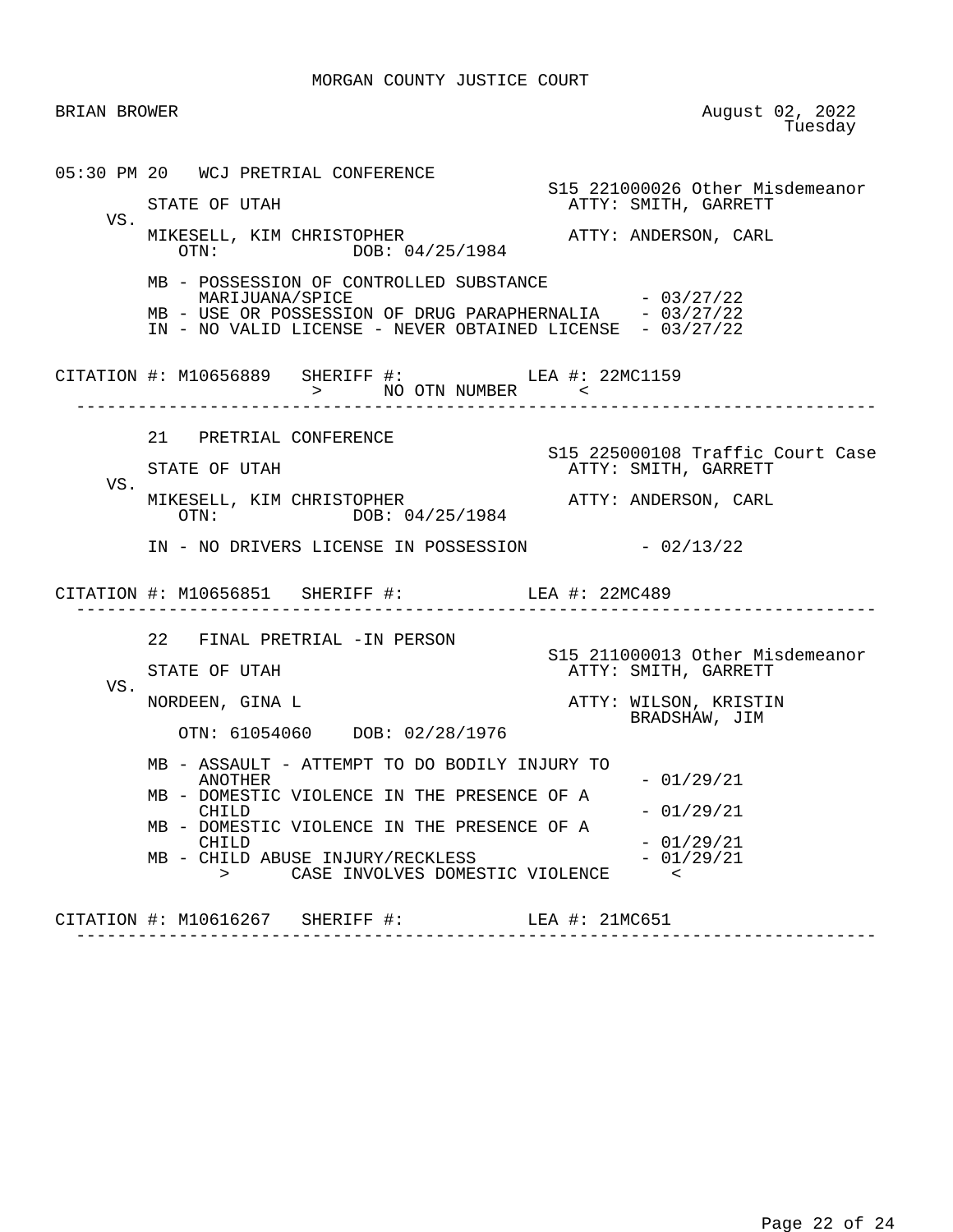| <b>BRIAN BROWER</b> |                                                                                        | August 02, 2022<br>Tuesday                                        |
|---------------------|----------------------------------------------------------------------------------------|-------------------------------------------------------------------|
|                     | 05:30 PM 23 PD-SENTENCING<br>STATE OF UTAH                                             | S15 205000896 Misdemeanor DUI<br>ATTY: SMITH, GARRETT             |
| VS.                 | SCHEAR, RICKY EVAN<br>OTN: 61039673 DOB: 04/04/1969                                    | ATTY: ANDERSON, CARL                                              |
|                     | MB - DRIVING UNDER THE INFLUENCE OF<br>ALCOHOL/DRUGS                                   | $-10/31/20$                                                       |
|                     | CITATION #: D13445003 SHERIFF #: LEA #: 20MC5530                                       |                                                                   |
| VS.                 | 24 PRETRIAL CONFERENCE<br>STATE OF UTAH<br>WELLS, SHAWNA MARIE<br>OTN: DOB: 12/10/1981 | DPB 225000487 Traffic Court Case<br>ATTY: SMITH, GARRETT<br>ATTY: |
|                     | $IN - SPEEDING - 65/55$                                                                | $-06/09/22$                                                       |
|                     | CITATION #: C178127395 SHERIFF #: LEA #:                                               |                                                                   |
| VS.                 | 25 PRETRIAL CONFERENCE<br>STATE OF UTAH                                                | U12 225000482 Traffic Court Case<br>ATTY: SMITH, GARRETT          |
|                     | WILSON, CODY BLAKE<br>DOB: 04/30/1973<br>OTN:<br>$IN - SPEEDING - 69/55$               | ATTY: SHORTER, JEFFREY<br>$-06/08/22$                             |
|                     | CITATION #: $C177941812$ SHERIFF #: LEA #:                                             |                                                                   |